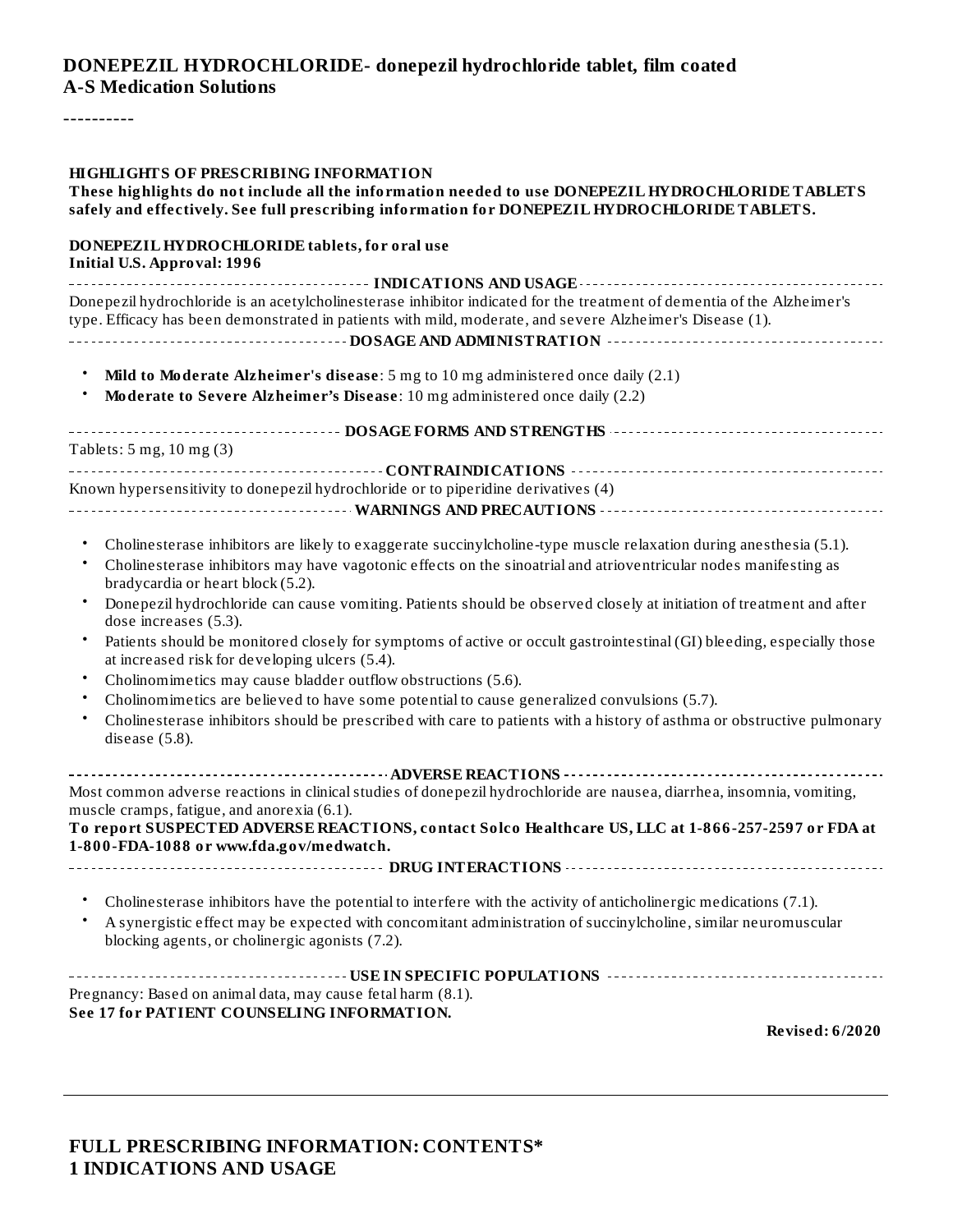#### **2 DOSAGE AND ADMINISTRATION**

- 2.1 Dosing in Mild to Moderate Alzheimer's Disease
- 2.2 Dosing in Moderate to Severe Alzheimer's Disease
- 2.3 Administration Information

### **3 DOSAGE FORMS AND STRENGTHS**

### **4 CONTRAINDICATIONS**

### **5 WARNINGS AND PRECAUTIONS**

- 5.1 Anesthesia
- 5.2 Cardiovascular Conditions
- 5.3 Nausea and Vomiting
- 5.4 Peptic Ulcer Disease and GI Bleeding
- 5.6 Genitourinary Conditions
- 5.7 Neurological Conditions: Seizures
- 5.8 Pulmonary Conditions

### **6 ADVERSE REACTIONS**

- 6.1 Clinical Trials Experience
- 6.2 Postmarketing Experience

#### **7 DRUG INTERACTIONS**

- 7.1 Use with Anticholinergics
- 7.2 Use with Cholinomimetics and Other Cholinesterase Inhibitors

### **8. USE IN SPECIFIC POPULATIONS**

- 8.1 Pregnancy
	- 8.2 Lactation
	- 8.4 Pediatric Use
	- 8.5 Geriatric Use
- **10 OVERDOSAGE**
- **11 DESCRIPTION**

### **12 CLINICAL PHARMACOLOGY**

- 12.1 Mechanism of Action
- 12.3 Pharmacokinetics

#### **13 NONCLINICAL TOXICOLOGY**

13.1 Carcinogenesis, Mutagenesis, Impairment of Fertility

13.2 Animal Toxicology and/or Pharmacology

#### **14 CLINICAL STUDIES**

14.1 Mild to Moderate Alzheimer's Disease

14.2 Moderate to Severe Alzheimer's Disease

#### **16 HOW SUPPLIED/STORAGE AND HANDLING**

#### **17 PATIENT COUNSELING INFORMATION**

\* Sections or subsections omitted from the full prescribing information are not listed.

#### **FULL PRESCRIBING INFORMATION**

#### **1 INDICATIONS AND USAGE**

Donepezil hydrochloride is indicated for the treatment of dementia of the Alzheimer's type. Efficacy has been demonstrated in patients with mild, moderate, and severe Alzheimer's disease.

### **2 DOSAGE AND ADMINISTRATION**

### **2.1 Dosing in Mild to Moderate Alzheimer's Dis eas e**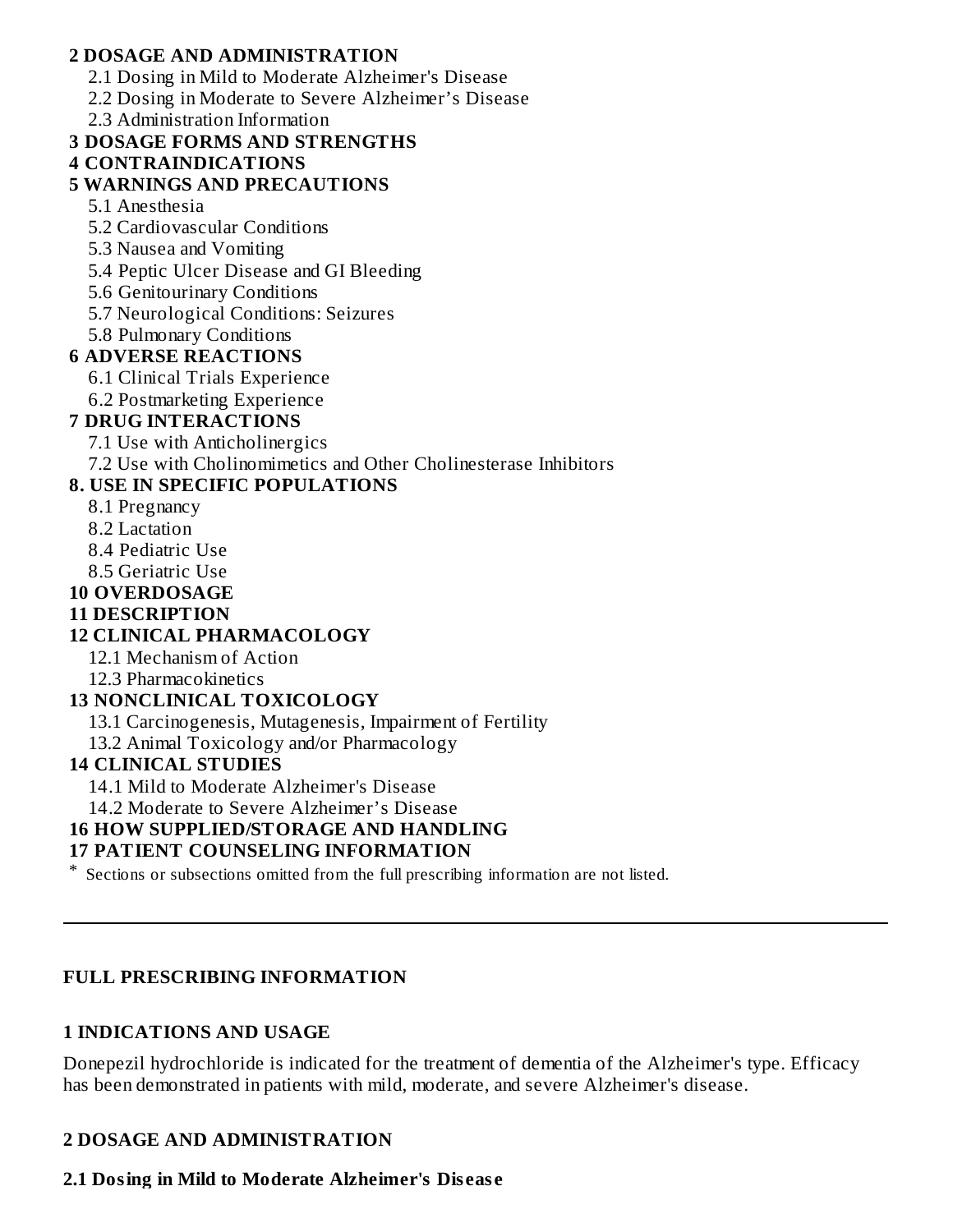The recommended starting dosage of donepezil hydrochloride is 5 mg administered once per day in the evening, just prior to retiring. The maximum recommended dosage of donepezil hydrochloride in patients with mild to moderate Alzheimer's disease is 10 mg per day. A dose of 10 mg should not be administered until patients have been on a daily dose of 5 mg for 4 to 6 weeks.

### **2.2 Dosing in Moderate to Severe Alzheimer's Dis eas e**

**2.1 Dosing in Mild to Moderate Alzheimer's Dis eas e**

The recommended starting dosage of donepezil hydrochloride is 5 mg administered once per day in the evening, just prior to retiring. A dose of 10 mg should not be administered until patients have been on a daily dose of 5 mg for 4 to 6 weeks.

### **2.3 Administration Information**

Donepezil hydrochloride should be taken in the evening, just prior to retiring. Donepezil hydrochloride can be taken with or without food.

## **3 DOSAGE FORMS AND STRENGTHS**

Donepezil hydrochloride is supplied as film-coated, round tablets containing 5 mg, 10 mg of donepezil hydrochloride, USP.

The 5 mg tablets are blue, round, film-coated tablets, debossed with 'HH205' on one side.

The 10 mg tablets are light yellow, round, film-coated tablets, debossed with 'HH210' on one side.

# **4 CONTRAINDICATIONS**

Donepezil hydrochloride is contraindicated in patients with known hypersensitivity to donepezil hydrochloride or to piperidine derivatives.

### **5 WARNINGS AND PRECAUTIONS**

### **5.1 Anesthesia**

Donepezil hydrochloride, as a cholinesterase inhibitor, is likely to exaggerate succinylcholine-type muscle relaxation during anesthesia.

### **5.2 Cardiovas cular Conditions**

Because of their pharmacological action, cholinesterase inhibitors may have vagotonic effects on the sinoatrial and atrioventricular nodes. This effect may manifest as bradycardia or heart block in patients both with and without known underlying cardiac conduction abnormalities. Syncopal episodes have been reported in association with the use of donepezil hydrochloride.

### **5.3 Naus ea and Vomiting**

Donepezil hydrochloride, as a predictable consequence of its pharmacological properties, has been shown to produce diarrhea, nausea, and vomiting. These effects, when they occur, appear more frequently with the 10 mg/day dose than with the 5 mg/day dose.

Although in most cases, these effects have been transient, sometimes lasting one to three weeks, and have resolved during continued use of donepezil hydrochloride, patients should be observed closely at the initiation of treatment and after dose increases.

# **5.4 Peptic Ulcer Dis eas e and GI Bleeding**

Through their primary action, cholinesterase inhibitors may be expected to increase gastric acid secretion due to increased cholinergic activity. Therefore, patients should be monitored closely for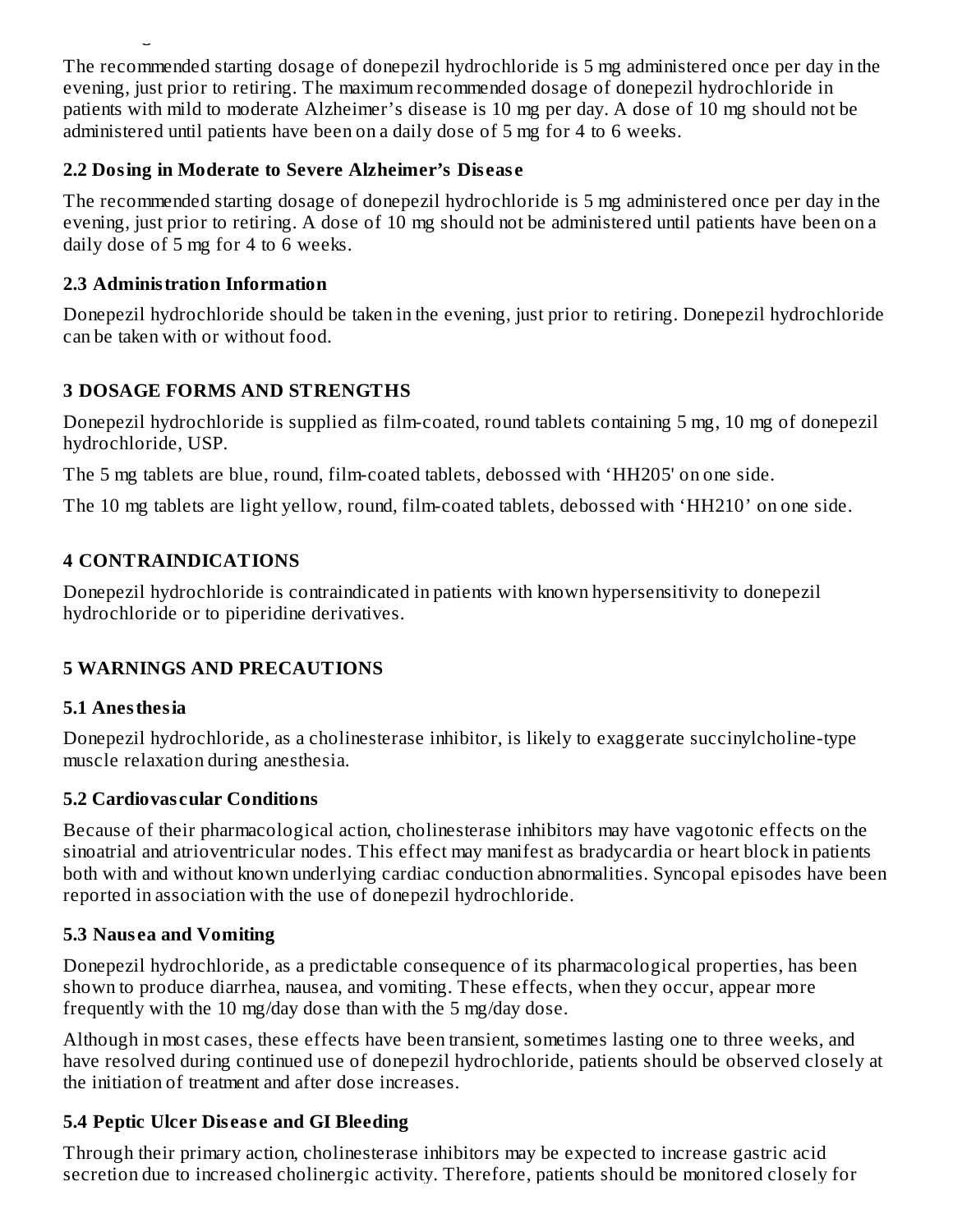symptoms of active or occult gastrointestinal bleeding, especially those at increased risk for developing ulcers, e.g., those with a history of ulcer disease or those receiving concurrent nonsteroidal anti-inflammatory drugs (NSAIDs). Clinical studies of donepezil hydrochloride in a dose of 5 mg/day to 10 mg/day have shown no increase, relative to placebo, in the incidence of either peptic ulcer disease or gastrointestinal bleeding.

### **5.6 Genitourinary Conditions**

Although not observed in clinical trials of donepezil hydrochloride, cholinomimetics may cause bladder outflow obstruction.

## **5.7 Neurological Conditions: Seizures**

Cholinomimetics are believed to have some potential to cause generalized convulsions. However, seizure activity also may be a manifestation of Alzheimer's disease.

### **5.8 Pulmonary Conditions**

Because of their cholinomimetic actions, cholinesterase inhibitors should be prescribed with care to patients with a history of asthma or obstructive pulmonary disease.

### **6 ADVERSE REACTIONS**

The following serious adverse reactions are described below and elsewhere in the labeling:

- Cardiovascular Conditions [see Warnings and Precautions (5.2)]
- Nausea and Vomiting [see Warnings and Precautions (5.3)]
- Peptic Ulcer Disease and GI Bleeding [see Warnings and Precautions (5.4)]
- Genitourinary Conditions [see Warnings and Precautions (5.6)]
- Neurological Conditions: Seizures [see Warnings and Precautions (5.7)]
- Pulmonary Conditions [see Warnings and Precautions (5.8)]

### **6.1 Clinical Trials Experience**

Because clinical trials are conducted under widely varying conditions, adverse reaction rates observed in the clinical trials of a drug cannot be directly compared to rates in the clinical trials of another drug and may not reflect the rates observed in practice.

Donepezil hydrochloride has been administered to over 1,700 individuals during clinical trials worldwide. Approximately 1200 of these patients have been treated for at least 3 months and more than 1,000 patients have been treated for at least 6 months. Controlled and uncontrolled trials in the United States included approximately 900 patients. In regards to the highest dose of 10 mg/day, this population includes 650 patients treated for 3 months, 475 patients treated for 6 months, and 116 patients treated for over 1 year. The range of patient exposure is from 1 to 1,214 days.

### Mild to Moderate Alzheimer's Disease

### *Adverse Reactions Leading to Discontinuation*

The rates of discontinuation from controlled clinical trials of donepezil hydrochloride due to adverse reactions for the donepezil hydrochloride 5 mg/day treatment groups were comparable to those of placebo treatment groups at approximately 5%. The rate of discontinuation of patients who received 7 day escalations from 5 mg/day to 10 mg/day was higher at 13%.

The most common adverse reactions leading to discontinuation, defined as those occurring in at least 2% of patients and at twice or more the incidence seen in placebo patients, are shown in Table 1.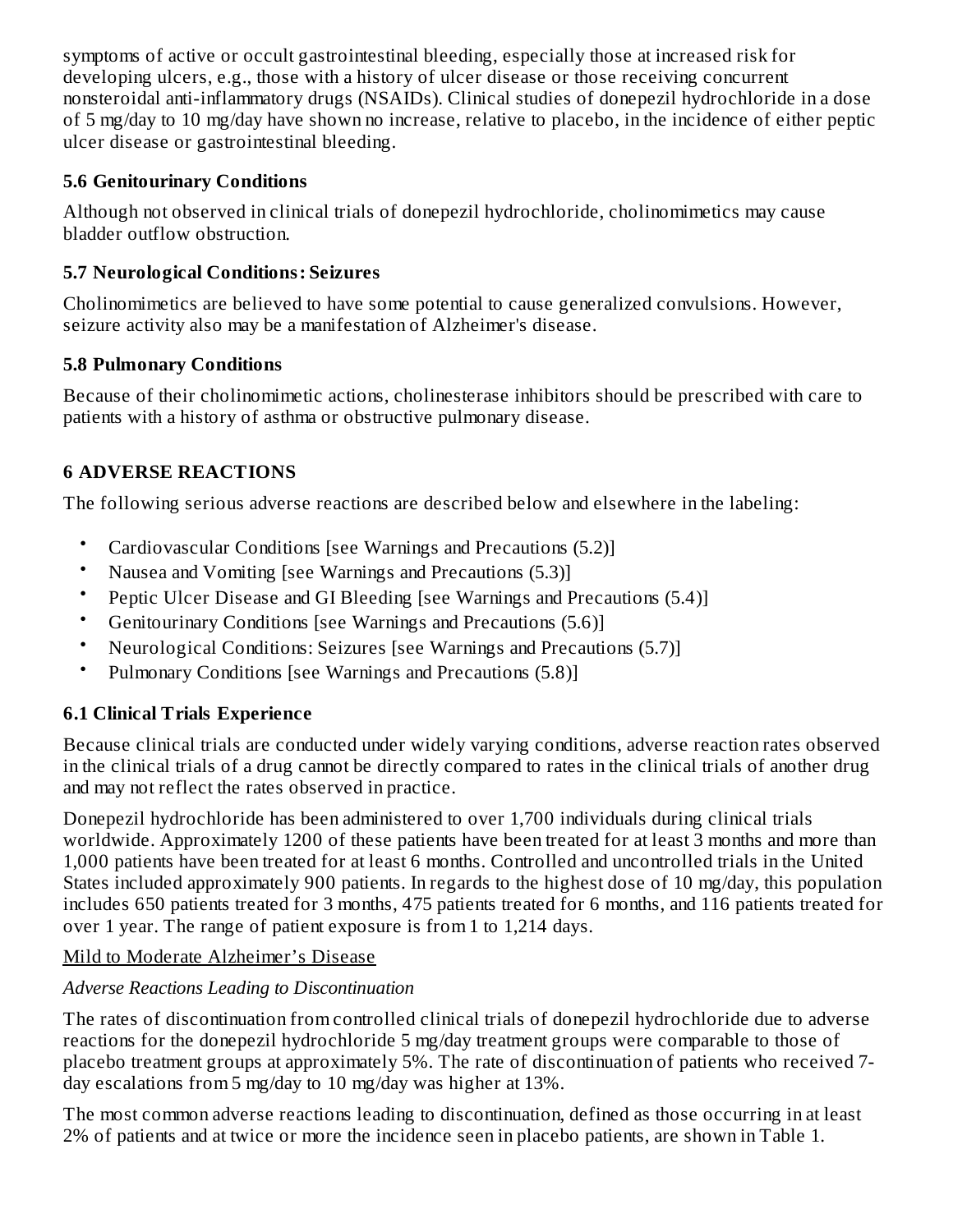#### **Table 1. Most Common Advers e Reactions Leading to Dis continuation in Patients with Mild to Moderate Alzheimer's Dis eas e**

| <b>Adverse Reaction</b> | <b>Placebo</b><br>(n=355)<br>$\frac{0}{0}$ | 5 mg/day Donepezil<br>Hydrochloride<br>$(n=350)$<br>$\%$ | 10 mg/day Donepezil<br>Hydrochloride<br>$(n=315)$<br>$\frac{0}{0}$ |
|-------------------------|--------------------------------------------|----------------------------------------------------------|--------------------------------------------------------------------|
| Nausea                  |                                            |                                                          |                                                                    |
| Diarrhea                |                                            |                                                          |                                                                    |
| Vomiting                |                                            |                                                          |                                                                    |

#### *Most Common Adverse Reactions*

The most common adverse reactions, defined as those occurring at a frequency of at least 5% in patients receiving 10 mg/day and twice the placebo rate, are largely predicted by donepezil hydrochloride's cholinomimetic effects. These include nausea, diarrhea, insomnia, vomiting, muscle cramp, fatigue, and anorexia. These adverse reactions were often transient, resolving during continued donepezil hydrochloride treatment without the need for dose modification.

There is evidence to suggest that the frequency of these common adverse reactions may be affected by the rate of titration. An open-label study was conducted with 269 patients who received placebo in the 15- and 30-week studies. These patients were titrated to a dose of 10 mg/day over a 6-week period. The rates of common adverse reactions were lower than those seen in patients titrated to 10 mg/day over one week in the controlled clinical trials and were comparable to those seen in patients on 5 mg/day.

See Table 2 for a comparison of the most common adverse reactions following one and six week titration regimens.

#### **Table 2. Comparison of Rates of Advers e Reactions in Mild to Moderate Patients Titrated to 10 mg/day over 1 and 6 Weeks**

|                         | No titration                        | One week<br>titration         | Six week titration     |                                |
|-------------------------|-------------------------------------|-------------------------------|------------------------|--------------------------------|
| <b>Adverse Reaction</b> | <b>Placebo</b><br>$(n=315)$<br>$\%$ | 5 mg/day<br>$(n=311)$<br>$\%$ | 10 mg/day<br>$(n=315)$ | 10 mg/day<br>$(n=269)$<br>$\%$ |
| Nausea                  | h                                   | 5                             | 19                     | 6                              |
| Diarrhea                |                                     |                               | 15                     | 9                              |
| Insomnia                | h                                   | 6                             | 14                     | 6                              |
| Fatigue                 |                                     |                               | 8                      | 3                              |
| Vomiting                |                                     |                               | 8                      |                                |
| Muscle cramps           |                                     |                               |                        |                                |
| Anorexia                |                                     |                               |                        |                                |

Table 3 lists adverse reactions that occurred in at least 2% of patients in pooled placebo-controlled trials who received either donepezil hydrochloride 5 mg or 10 mg and for which the rate of occurrence was greater for patients treated with donepezil hydrochloride than with placebo. In general, adverse reactions occurred more frequently in female patients and with advancing age.

#### **Table 3. Advers e Reactions in Pooled Placebo-Controlled Clinical Trials in Mild to Moderate Alzheimer's Dis eas e**

|                         | Placebo   | Donepezil Hydrochloride |
|-------------------------|-----------|-------------------------|
| <b>Adverse Reaction</b> | $(n=355)$ | $(n=747)$               |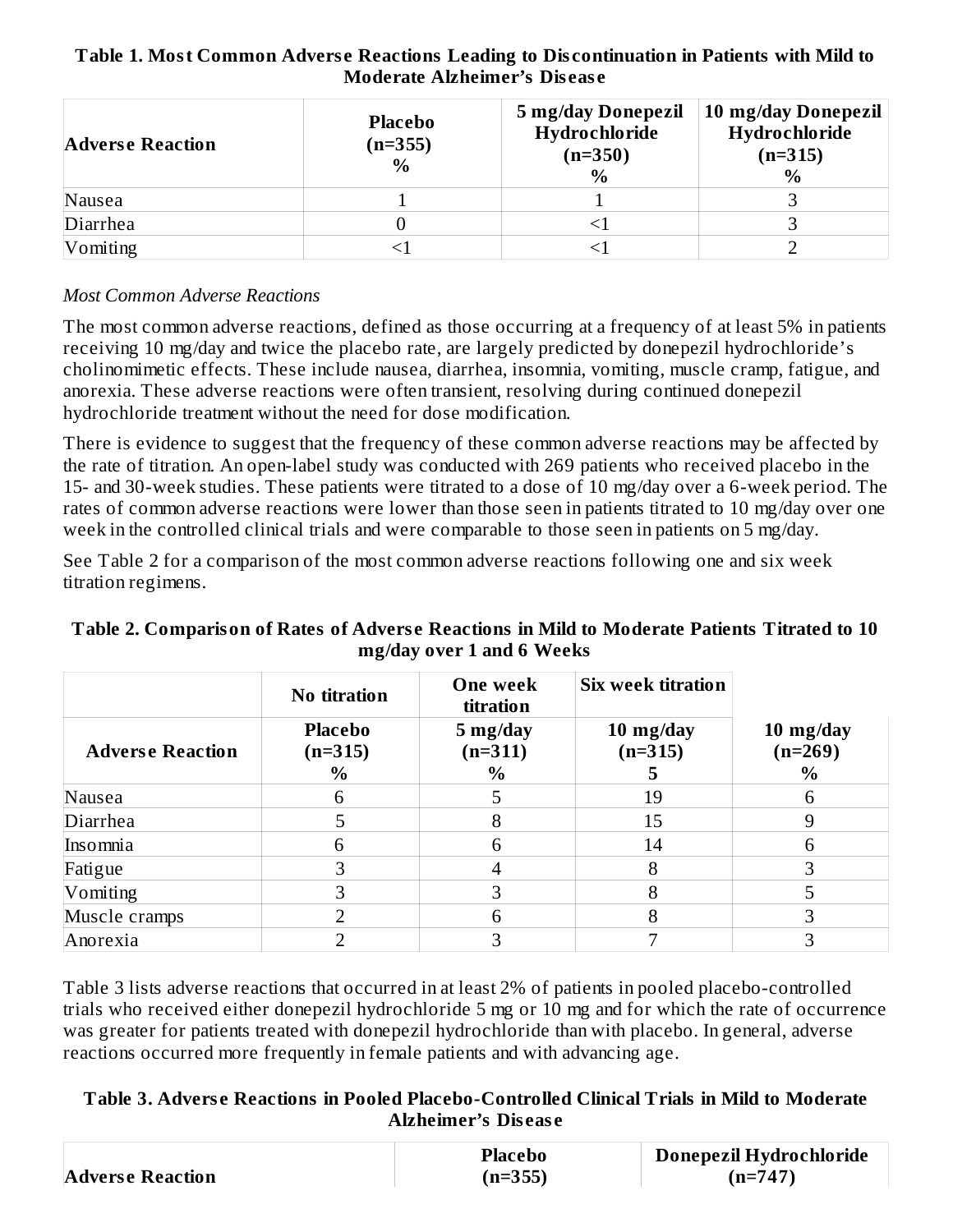|                                             | $\frac{0}{0}$    | $\frac{0}{0}$  |
|---------------------------------------------|------------------|----------------|
| <b>Percent of Patients with any Adverse</b> | 72               | 74             |
| <b>Reaction</b>                             |                  |                |
| Nausea                                      | 6                | 11             |
| Diarrhea                                    | 5                | 10             |
| Headache                                    | 9                | 10             |
| Insomnia                                    | 6                | 9              |
| Pain, various locations                     | 8                | 9              |
| <b>Dizziness</b>                            | 6                | 8              |
| Accident                                    | 6                | 7              |
| <b>Muscle Cramps</b>                        | $\overline{2}$   | 6              |
| Fatigue                                     | 3                | 5              |
| Vomiting                                    | 3                | 5              |
| Anorexia                                    | $\overline{2}$   | 4              |
| Ecchymosis                                  | 3                | 4              |
| Abnormal Dreams                             | $\boldsymbol{0}$ | 3              |
| Depression                                  | $\leq$ 1         | 3              |
| <b>Weight Loss</b>                          | 1                | 3              |
| Arthritis                                   | $\mathbf 1$      | $\overline{2}$ |
| <b>Frequent Urination</b>                   | 1                | $\overline{2}$ |
| Somnolence                                  | $\leq$ 1         | $\overline{2}$ |
| Syncope                                     | 1                | $\overline{2}$ |

#### *Severe Alzheimer's Disease*

#### Severe Alzheimer's Disease (donepezil hydrochloride 5 mg/day and 10 mg/day)

Donepezil hydrochloride has been administered to over 600 patients with severe Alzheimer's disease during clinical trials of at least 6 months duration, including three double-blind, placebo-controlled trials, two of which had an open label extension.

#### *Adverse Reactions Leading to Discontinuation*

The rates of discontinuation from controlled clinical trials of donepezil hydrochloride due to adverse reactions for the donepezil hydrochloride patients were approximately 12% compared to 7% for placebo patients. The most common adverse reactions leading to discontinuation, defined as those occurring in at least 2% of donepezil hydrochloride patients and at twice or more the incidence seen in placebo, were anorexia (2% vs. 1% placebo), nausea (2% vs. <1% placebo), diarrhea (2% vs. 0% placebo) and urinary tract infection (2% vs. 1% placebo).

#### *Most Common Adverse Reactions*

The most common adverse reactions, defined as those occurring at a frequency of at least 5% in patients receiving donepezil hydrochloride and at twice or more the placebo rate, are largely predicted by donepezil hydrochloride's cholinomimetic effects. These include diarrhea, anorexia, vomiting, nausea, and ecchymosis. These adverse reactions were often transient, resolving during continued donepezil hydrochloride treatment without the need for dose modification.

Table 4 lists adverse reactions that occurred in at least 2% of patients in pooled placebo-controlled trials who received donepezil hydrochloride 5 mg or 10 mg and for which the rate of occurrence was greater for patients treated with donepezil hydrochloride than with placebo.

#### **Table 4. Advers e Reactions in Pooled Controlled Clinical Trials in Severe Alzheimer's Dis eas e**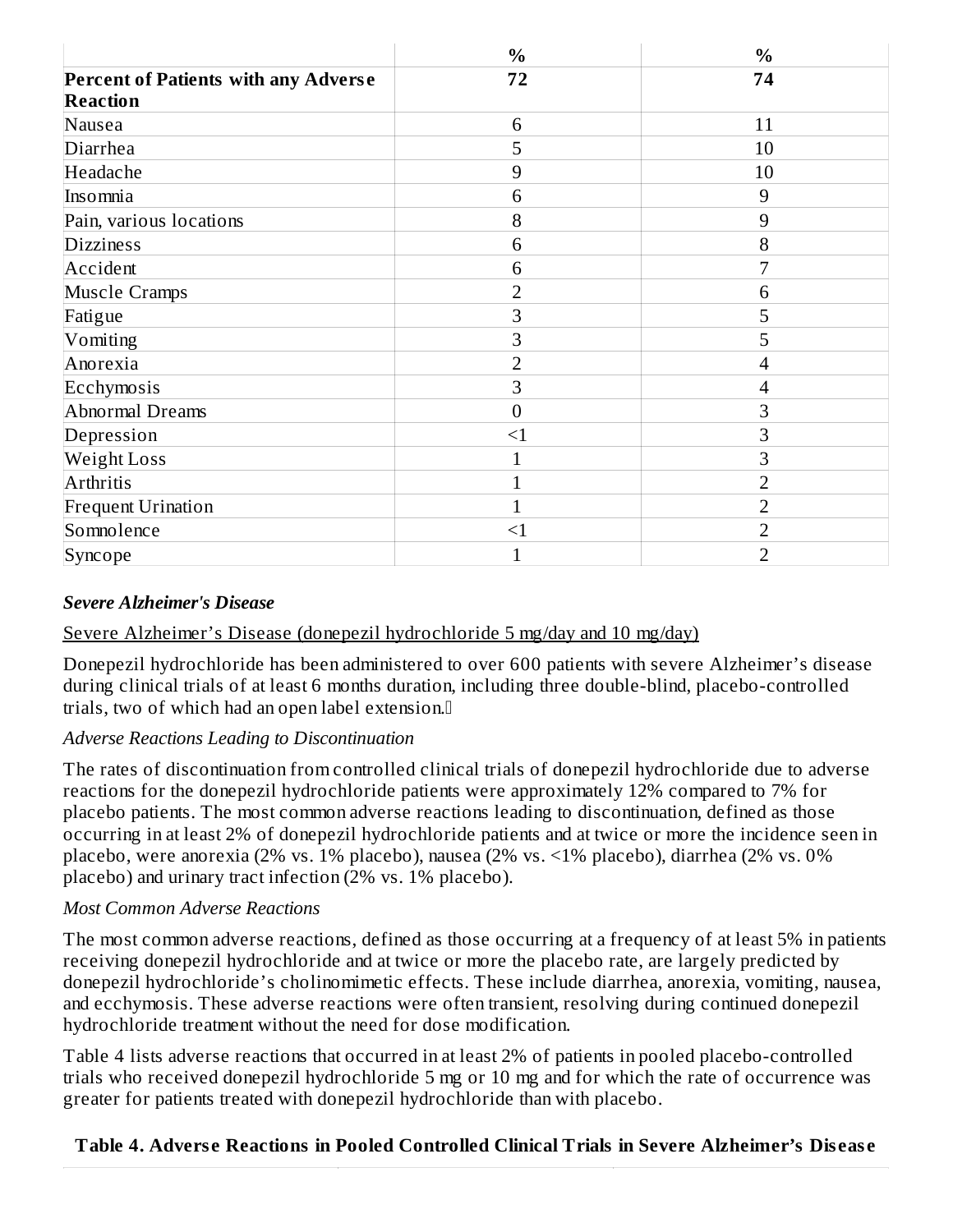| <b>Body System/Adverse Reaction</b>                            | <b>Placebo</b><br>$(n=392)$ | Donepezil Hydrochloride<br>$(n=501)$ |
|----------------------------------------------------------------|-----------------------------|--------------------------------------|
|                                                                | $\%$                        | $\%$                                 |
| <b>Percent of Patients with any</b><br><b>Adverse Reaction</b> | 73                          | 81                                   |
| Accident                                                       | 12                          | 13                                   |
| Infection                                                      | $\overline{9}$              | 11                                   |
| Diarrhea                                                       | 3                           | $\overline{4}$                       |
| Anorexia                                                       | 2                           | 3                                    |
| Vomiting                                                       | $\overline{2}$              | 3                                    |
| Nausea                                                         | $\mathbf{1}$                | $\overline{2}$                       |
| Insomnia                                                       | $\leq$ 1                    | $\overline{2}$                       |
| Ecchymosis                                                     | $\overline{2}$              | 3                                    |
| Headache                                                       | $\mathbf{1}$                | $\overline{2}$                       |
| Pain                                                           | $\mathbf{1}$                | $\overline{2}$                       |
| <b>Back Pain</b>                                               | $\overline{\mathcal{A}}$    | 10                                   |
| Eczema                                                         | $\overline{4}$              | 8                                    |
| Hallucinations                                                 | 4                           | 8                                    |
| Hostility                                                      | $\overline{2}$              | 6                                    |
| Increase in Creatine<br>Phosphokinase                          | $\overline{2}$              | 5                                    |
| Nervousness                                                    | $\mathbf{1}$                | $\mathsf 3$                          |
| Fever                                                          | $\mathbf{1}$                | $\overline{2}$                       |
| Chest Pain                                                     | $\leq$ 1                    | $\overline{2}$                       |
| Confusion                                                      | $\overline{\mathcal{A}}$    | 5                                    |
| Dehydration                                                    | $\overline{2}$              | 3                                    |
| Depression                                                     | $\overline{2}$              | 3                                    |
| <b>Dizziness</b>                                               | $\mathbf 1$                 | 3                                    |
| Emotional Lability                                             | $\mathbf{1}$                | $\overline{2}$                       |
| Hemorrhage                                                     | $\,1\,$                     | $\overline{\mathbf{c}}$              |
| Hyperlipemia                                                   | 1                           | $\overline{2}$                       |
| Personality Disorder                                           | $\mathbf{1}$                | $\overline{2}$                       |
| Somnolence                                                     | 1                           | $\overline{2}$                       |
| <b>Personality Disorder</b>                                    | $\mathbf{1}$                | $\overline{2}$                       |
| Syncope                                                        | $\overline{2}$              | $\mathbf{3}$                         |
| Urinary Incontinence                                           | $\mathbf{1}$                | $\overline{2}$                       |

#### **6.2 Postmarketing Experience**

The following adverse reactions have been identified during post-approval use of donepezil hydrochloride. Because these reactions are reported voluntarily from a population of uncertain size, it is not always possible to reliably estimate their frequency or establish a causal relationship to drug exposure.

Abdominal pain, agitation, aggression, cholecystitis, confusion, convulsions, hallucinations, heart block (all types), hemolytic anemia, hepatitis, hyponatremia, neuroleptic malignant syndrome, pancreatitis, rash, rhabdomyolysis, QTc prolongation, and torsade de pointes.

#### **7 DRUG INTERACTIONS**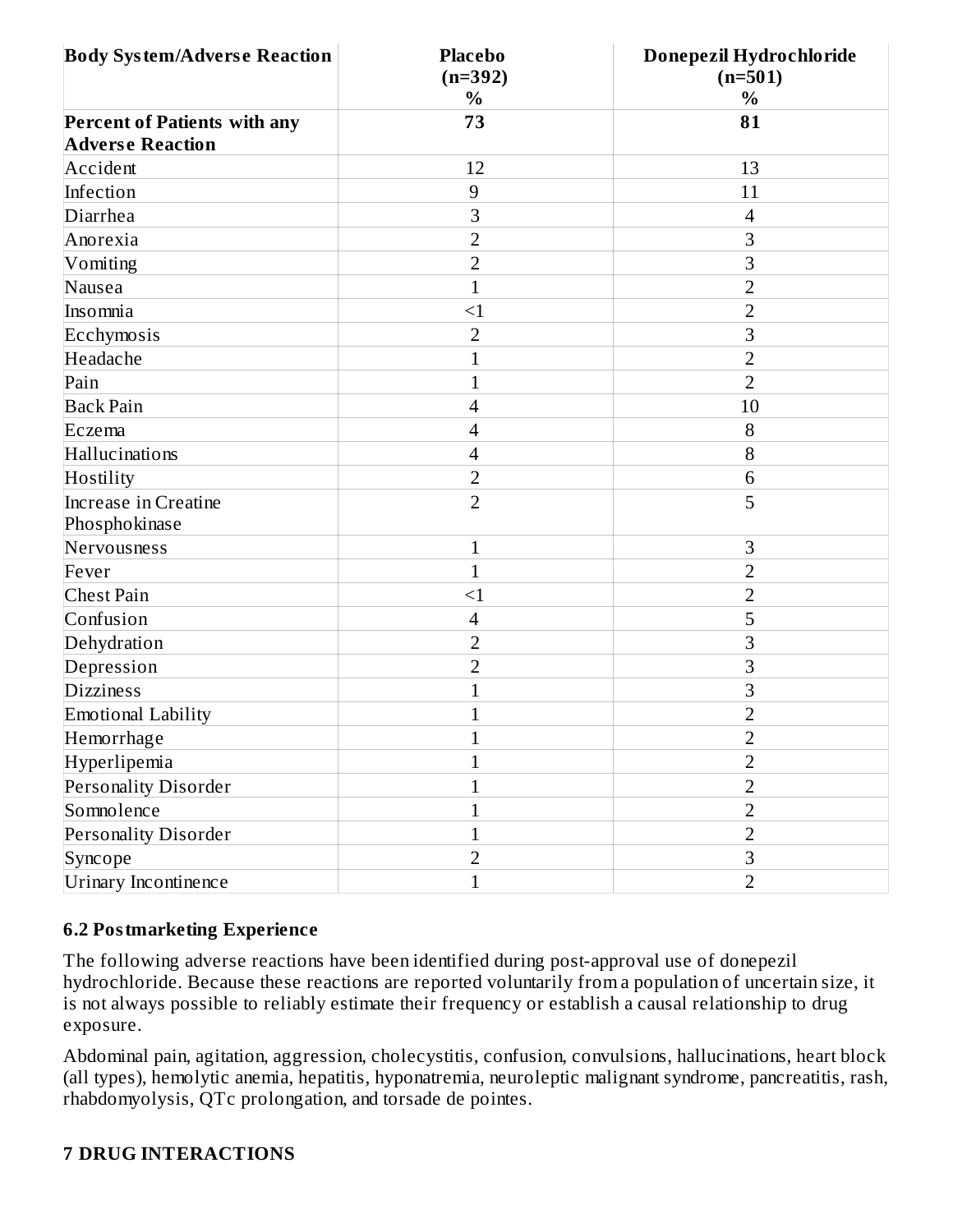#### **7.1 Us e with Anticholinergics**

Because of their mechanism of action, cholinesterase inhibitors have the potential to interfere with the activity of anticholinergic medications.

#### **7.2 Us e with Cholinomimetics and Other Cholinesteras e Inhibitors**

A synergistic effect may be expected when cholinesterase inhibitors are given concurrently with succinylcholine, similar neuromuscular blocking agents or cholinergic agonists such as bethanechol.

### **8. USE IN SPECIFIC POPULATIONS**

#### **8.1 Pregnancy**

#### Risk Summary

There are no adequate data on the developmental risks associated with the use of donepezil hydrochloride in pregnant women. In animal studies, developmental toxicity was not observed when donepezil was administered to pregnant rats and rabbits during organogenesis, but administration to rats during the latter part of pregnancy and throughout lactation resulted in increased stillbirths and decreased offspring survival at clinically relevant doses [see Data]. In the U.S. general population, the estimated background risks of major birth defects and miscarriage in clinically recognized pregnancies are 2% to 4% and 15% to 20%, respectively. The background risks of major birth defects and miscarriage for the indicated population are unknown.

#### Data

#### *Animal Data*

Oral administration of donepezil to pregnant rats and rabbits during the period of organogenesis did not produce any teratogenic effects at doses up to 16 mg/kg/day (approximately 16 times the maximum recommended human dose [MRHD] of 10 mg/day on a mg/m2 basis) and 10 mg/kg/day (approximately 20 times the MRHD on a mg/m2 basis), respectively. Oral administration of donepezil (1, 3, 10 mg/kg/day) to rats during late gestation and throughout lactation to weaning produced an increase in stillbirths and reduced offspring survival through postpartum day 4 at the highest dose. The no-effect dose of 3 mg/kg/day is approximately 3 times the MRHD on a mg/m2 basis.

#### **8.2 Lactation**

#### Risk Summary

There are no data on the presence of donepezil or its metabolites in human milk, the effects on the breastfed infant, or on milk production.

The developmental and health benefits of breastfeeding should be considered along with the mother's clinical need for donepezil hydrochloride and any potential adverse effects on the breastfed infant from donepezil hydrochloride or from the underlying maternal condition.

#### **8.4 Pediatric Us e**

The safety and effectiveness in pediatric patients have not been established.

#### **8.5 Geriatric Us e**

Alzheimer's disease is a disorder occurring primarily in individuals over 55 years of age. The mean age of patients enrolled in the clinical studies with donepezil hydrochloride was 73 years; 80% of these patients were between 65 and 84 years old, and 49% of patients were at or above the age of 75. The efficacy and safety data presented in the clinical trials section were obtained from these patients. There were no clinically significant differences in most adverse reactions reported by patient groups  $\geq$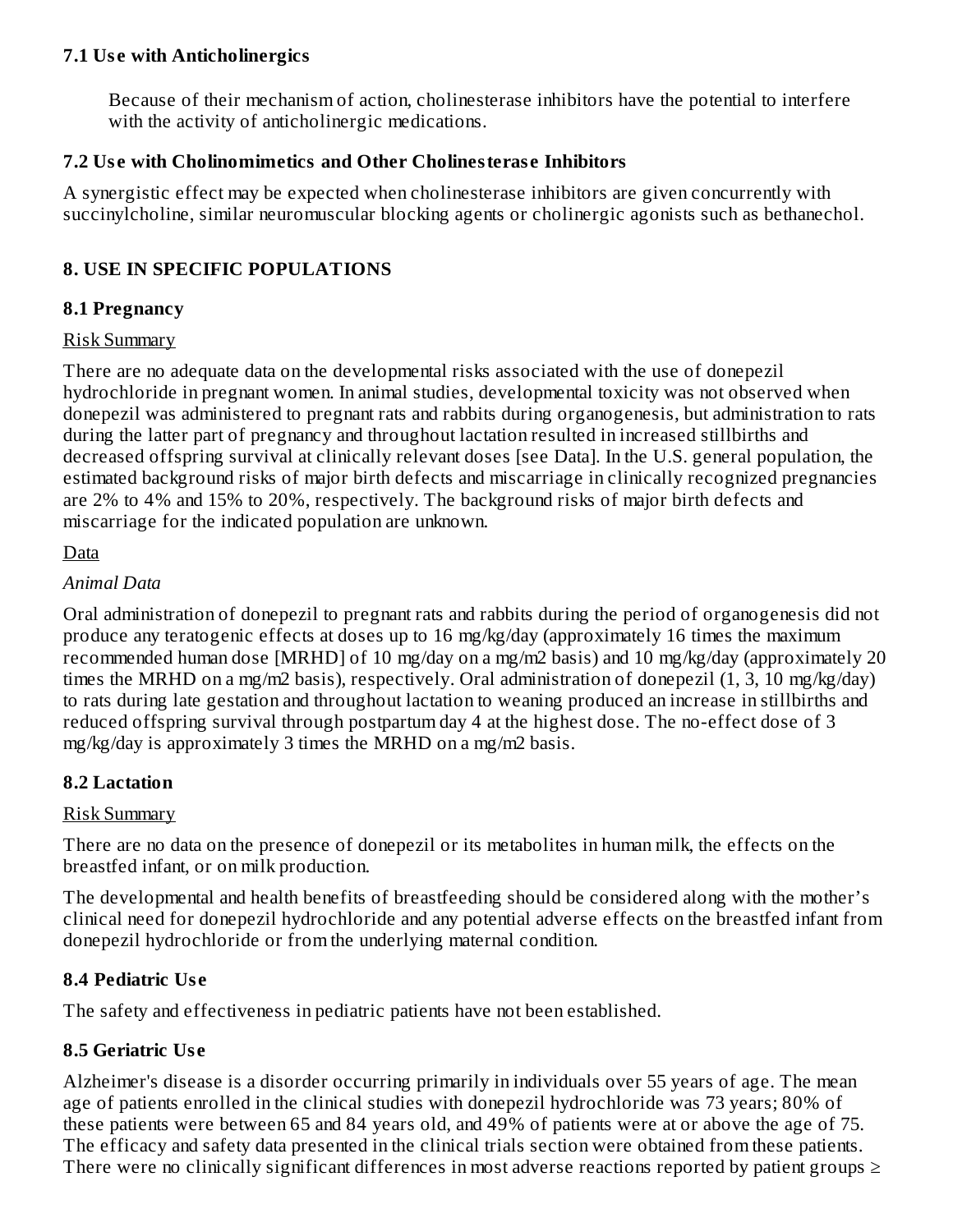### **10 OVERDOSAGE**

#### **Becaus e strategies for the management of overdos e are continually evolving, it is advisable to contact a Poison Control Center to determine the latest recommendations for the management of an overdos e of any drug.**

As in any case of overdose, general supportive measures should be utilized. Overdosage with cholinesterase inhibitors can result in cholinergic crisis characterized by severe nausea, vomiting, salivation, sweating, bradycardia, hypotension, respiratory depression, collapse and convulsions. Increasing muscle weakness is a possibility and may result in death if respiratory muscles are involved. Tertiary anticholinergics such as atropine may be used as an antidote for donepezil hydrochloride overdosage. Intravenous atropine sulfate titrated to effect is recommended: an initial dose of 1.0 to 2.0 mg IV with subsequent doses based upon clinical response. Atypical responses in blood pressure and heart rate have been reported with other cholinomimetics when co-administered with quaternary anticholinergics such as glycopyrrolate. It is not known whether donepezil hydrochloride and/or its metabolites can be removed by dialysis (hemodialysis, peritoneal dialysis, or hemofiltration).

Dose-related signs of toxicity in animals included reduced spontaneous movement, prone position, staggering gait, lacrimation, clonic convulsions, depressed respiration, salivation, miosis, tremors, fasciculation and lower body surface temperature.

## **11 DESCRIPTION**

Donepezil hydrochloride is a reversible inhibitor of the enzyme acetylcholinesterase, known chemically as (±)-2, 3-dihydro-5, 6-dimethoxy-2-[[1-(phenylmethyl)-4-piperidinyl]methyl]-1*H*-inden-1 one hydrochloride. Donepezil hydrochloride is commonly referred to in the pharmacological literature as E2020. It has an empirical formula of  $\rm{C_{24}H_{29}NO_{3}HCl}$  and a molecular weight of 415.96. Donepezil hydrochloride is a white crystalline powder and is freely soluble in chloroform, soluble in water and in glacial acetic acid, slightly soluble in ethanol and in acetonitrile and practically insoluble in ethyl acetate and in n-hexane.

Donepezil Hydrochloride Tablets, USP, are available for oral administration in film-coated tablets containing 5 or 10 mg of donepezil hydrochloride.

Inactive ingredients in 5 mg and 10 mg tablets are lactose monohydrate, hydroxypropyl cellulose, magnesium Stearate, microcrystalline cellulose, corn starch, Croscarmellose sodium. Additionally, the 5 mg tablets coating film contains hydroxypropyl methyl cellulose, titanium dioxide, polyethylene glycol, and FD&C blue. The 10 mg tablets coating film contains hydroxypropyl methyl cellulose, titanium dioxide, polyethylene glycol, iron oxide yellow and iron oxide red.

# **12 CLINICAL PHARMACOLOGY**

### **12.1 Mechanism of Action**

Current theories on the pathogenesis of the cognitive signs and symptoms of Alzheimer's disease attribute some of them to a deficiency of cholinergic neurotransmission.

Donepezil hydrochloride is postulated to exert its therapeutic effect by enhancing cholinergic function. This is accomplished by increasing the concentration of acetylcholine through reversible inhibition of its hydrolysis by acetylcholinesterase. There is no evidence that donepezil alters the course of the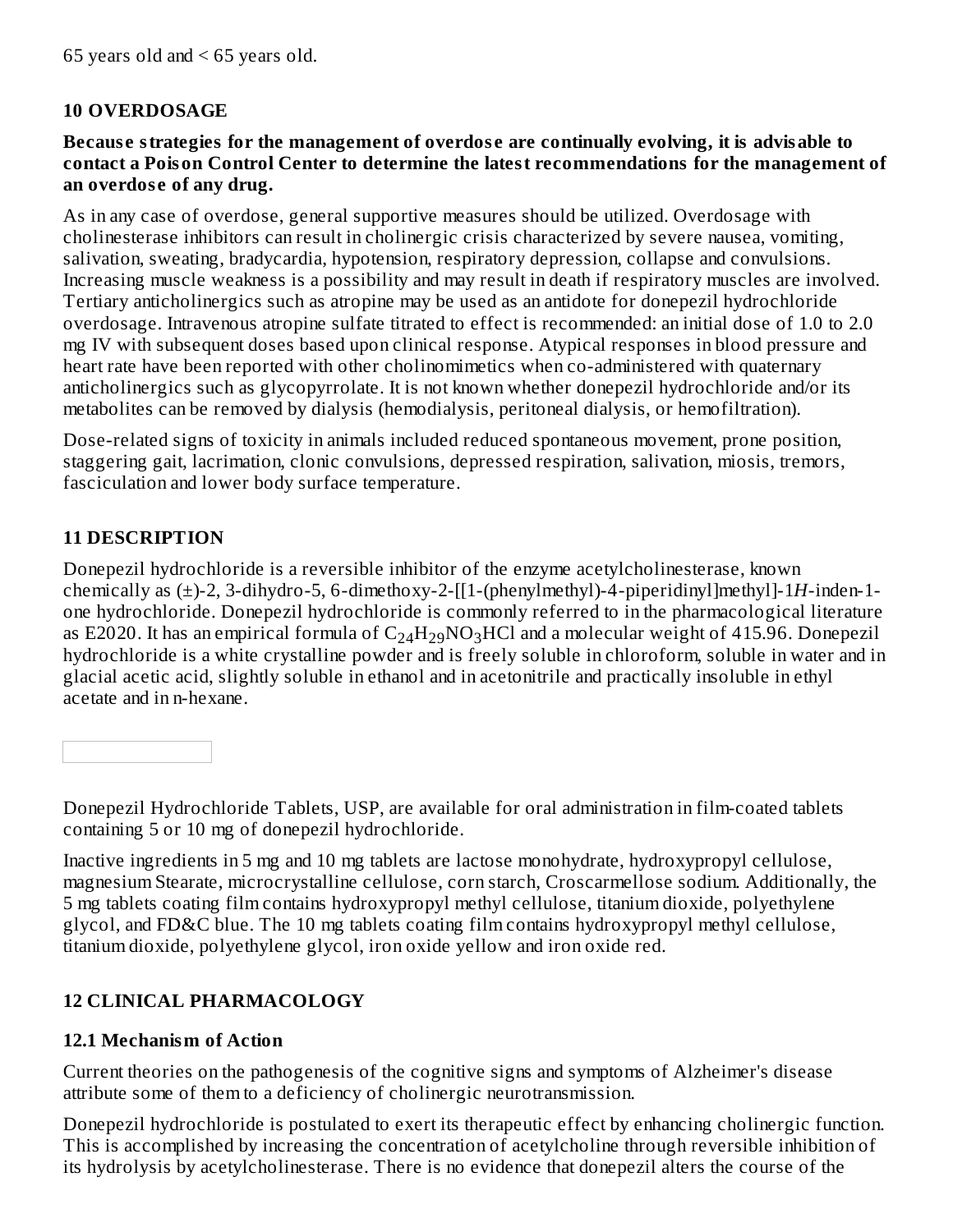underlying dementing process.

### **12.3 Pharmacokinetics**

Pharmacokinetics of donepezil are linear over a dose range of 1-10 mg given once daily. The rate and extent of absorption of donepezil hydrochloride tablets are not influenced by food.

The elimination half life of donepezil is about 70 hours, and the mean apparent plasma clearance (Cl/F) is 0.13 – 0.19 L/hr/kg. Following multiple dose administration, donepezil accumulates in plasma by 4-7 fold, and steady state is reached within 15 days. The steady state volume of distribution is 12 - 16 L/kg. Donepezil is approximately 96% bound to human plasma proteins, mainly to albumins (about 75%) and alpha $_1$  - acid glycoprotein (about 21%) over the concentration range of 2-1000 ng/mL.

Donepezil is both excreted in the urine intact and extensively metabolized to four major metabolites, two of which are known to be active, and a number of minor metabolites, not all of which have been identified. Donepezil is metabolized by CYP 450 isoenzymes 2D6 and 3A4 and undergoes glucuronidation. Following administration of  $^{14}$ C-labeled donepezil, plasma radioactivity, expressed as a percent of the administered dose, was present primarily as intact donepezil (53%) and as 6-Odesmethyl donepezil (11%), which has been reported to inhibit AChE to the same extent as donepezil *in vitro* and was found in plasma at concentrations equal to about 20% of donepezil. Approximately 57% and 15% of the total radioactivity was recovered in urine and feces, respectively, over a period of 10 days, while 28% remained unrecovered, with about 17% of the donepezil dose recovered in the urine as unchanged drug. Examination of the effect of CYP2D6 genotype in Alzheimer's patients showed differences in clearance values among CYP2D6 genotype subgroups. When compared to the extensive metabolizers, poor metabolizers had a 31.5% slower clearance and ultra-rapid metabolizers had a 24% faster clearance.

Hepatic Disease: In a study of 10 patients with stable alcoholic cirrhosis, the clearance of donepezil hydrochloride was decreased by 20% relative to 10 healthy age- and sex-matched subjects.

Renal Disease: In a study of 11 patients with moderate to severe renal impairment (ClC < 18 mL/min/1.73  $m<sup>2</sup>$ ) the clearance of donepezil hydrochloride did not differ from 11 age- and sex-matched healthy subjects.

Age: No formal pharmacokinetic study was conducted to examine age-related differences in the pharmacokinetics of donepezil hydrochloride. Population pharmacokinetic analysis suggested that the clearance of donepezil in patients decreases with increasing age. When compared with 65-year old, subjects, 90-year old subjects have a 17% decrease in clearance, while 40-year old subjects have a 33% increase in clearance. The effect of age on donepezil clearance may not be clinically significant.

Gender and Race: No specific pharmacokinetic study was conducted to investigate the effects of gender and race on the disposition of donepezil hydrochloride. However, retrospective pharmacokinetic analysis and population pharmacokinetic analysis of plasma donepezil concentrations measured in patients with Alzheimer's disease indicates that gender and race (Japanese and Caucasians) did not affect the clearance of donepezil hydrochloride to an important degree.

Body weight: There was a relationship noted between body weight and clearance. Over the range of body weight from 50 kg to 110 kg, clearance increased from 7.77 L/h to 14.04 L/h, with a value of 10 L/hr for 70 kg individuals.

Drug Interactions:

Effect of Donepezil Hydrochloride on the Metabolism of Other Drugs

No *in vivo* clinical trials have investigated the effect of donepezil hydrochloride on the clearance of drugs metabolized by CYP 3A4 (e.g., cisapride, terfenadine) or by CYP 2D6 (e.g., imipramine). However, *in vitro* studies show a low rate of binding to these enzymes (mean K<sub>i</sub> about 50-130 μM), that, given the therapeutic plasma concentrations of donepezil (164 nM), indicates little likelihood of interference. Based on *in vitro* studies, donepezil shows little or no evidence of direct inhibition of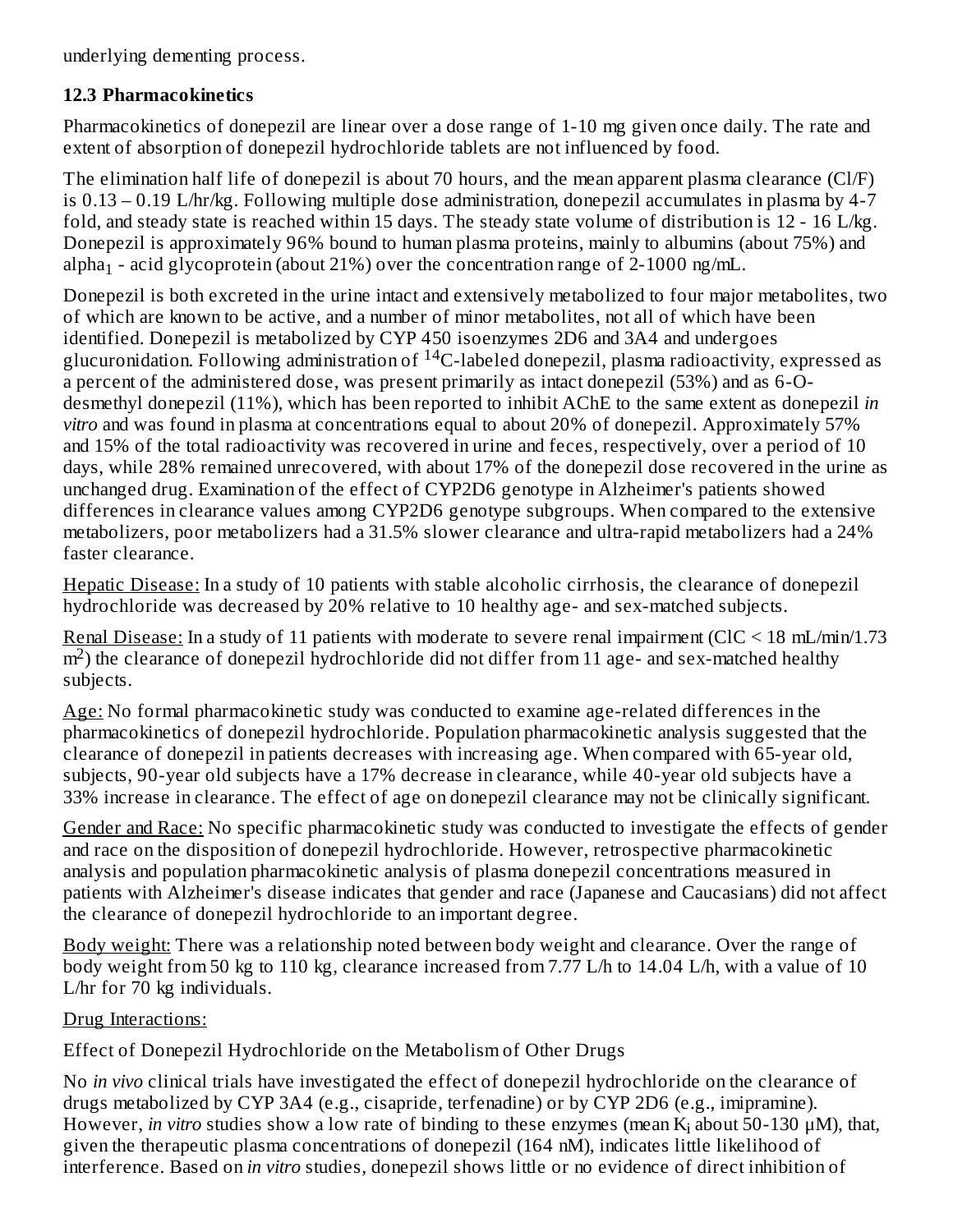CYP2B6, CYP2C8 and CYP2C19 at clinically relevant concentrations.

Whether donepezil hydrochloride has any potential for enzyme induction is not known. Formal pharmacokinetic studies evaluated the potential of donepezil hydrochloride for interaction with theophylline, cimetidine, warfarin, digoxin and ketoconazole. No effects of donepezil hydrochloride on the pharmacokinetics of these drugs were observed.

### *Effect of Other Drugs on the Metabolism of Donepezil Hydrochloride*

Ketoconazole and quinidine, strong inhibitors of CYP450 3A and 2D6, respectively, inhibit donepezil metabolism in vitro. Whether there is a clinical effect of quinidine is not known. Population pharmacokinetic analysis showed that in the presence of concomitant CYP2D6 inhibitors donepezil AUC was increased by approximately 17% to 20% in Alzheimer's disease patients taking donepezil hydrochloride 10 and 23 mg. This represented an average effect of weak, moderate, and strong CYP2D6 inhibitors. In a 7-day crossover study in 18 healthy volunteers, ketoconazole (200 mg q.d.) increased mean donepezil (5 mg q.d.) concentrations (AUC0-24 and Cmax) by 36%. The clinical relevance of this increase in concentration is unknown.

Inducers of CYP 3A (e.g., phenytoin, carbamazepine, dexamethasone, rifampin, and phenobarbital) could increase the rate of elimination of donepezil hydrochloride.

Formal pharmacokinetic studies demonstrated that the metabolism of donepezil hydrochloride is not significantly affected by concurrent administration of digoxin or cimetidine.

An *in vitro* study showed that donepezil was not a substrate of P-glycoprotein.

### *Drugs Highly Bound to Plasma Proteins*

Drug displacement studies have been performed *in vitro* between this highly bound drug (96%) and other drugs such as furosemide, digoxin, and warfarin. Donepezil hydrochloride at concentrations of 0.3-10 micrograms/mL did not affect the binding of furosemide (5 micrograms/mL), digoxin (2 ng/mL), and warfarin (3 micrograms/mL) to human albumin. Similarly, the binding of donepezil hydrochloride to human albumin was not affected by furosemide, digoxin and warfarin.

### **13 NONCLINICAL TOXICOLOGY**

### **13.1 Carcinogenesis, Mutagenesis, Impairment of Fertility**

No evidence of carcinogenic potential was obtained in an 88-week carcinogenicity study of donepezil conducted in mice at oral doses up to 180 mg/kg/day (approximately 86 times the maximum recommended human dose [MRHD] of 10 mg/day on a mg/m<sup>2</sup> basis), or in a 104-week carcinogenicity study in rats at oral doses up to 30 mg/kg/day (approximately 29 times the MRHD on a mg/m<sup>2</sup> basis).

Donepezil was negative in a battery of genotoxicity assays (*in vitro* bacterial reverse mutation, *in vitro* mouse lymphoma *tk*, *in vitro* chromosomal aberration, and *in vivo* mouse micronucleus).

Donepezil had no effect on fertility in rats at oral doses up to 10 mg/kg/day (approximately 10 times the MRHD on a mg/m<sup>2</sup> basis) when administered to males and females prior to and during mating and continuing in females through implantation.

### **13.2 Animal Toxicology and/or Pharmacology**

In an acute dose neurotoxicity study in female rats, oral administration of donepezil and memantine in combination resulted in increased incidence, severity, and distribution of neurodegeneration compared with memantine alone. The no-effect levels of the combination were associated with clinically relevant plasma donepezil and memantine levels.

The relevance of this finding to humans is unknown.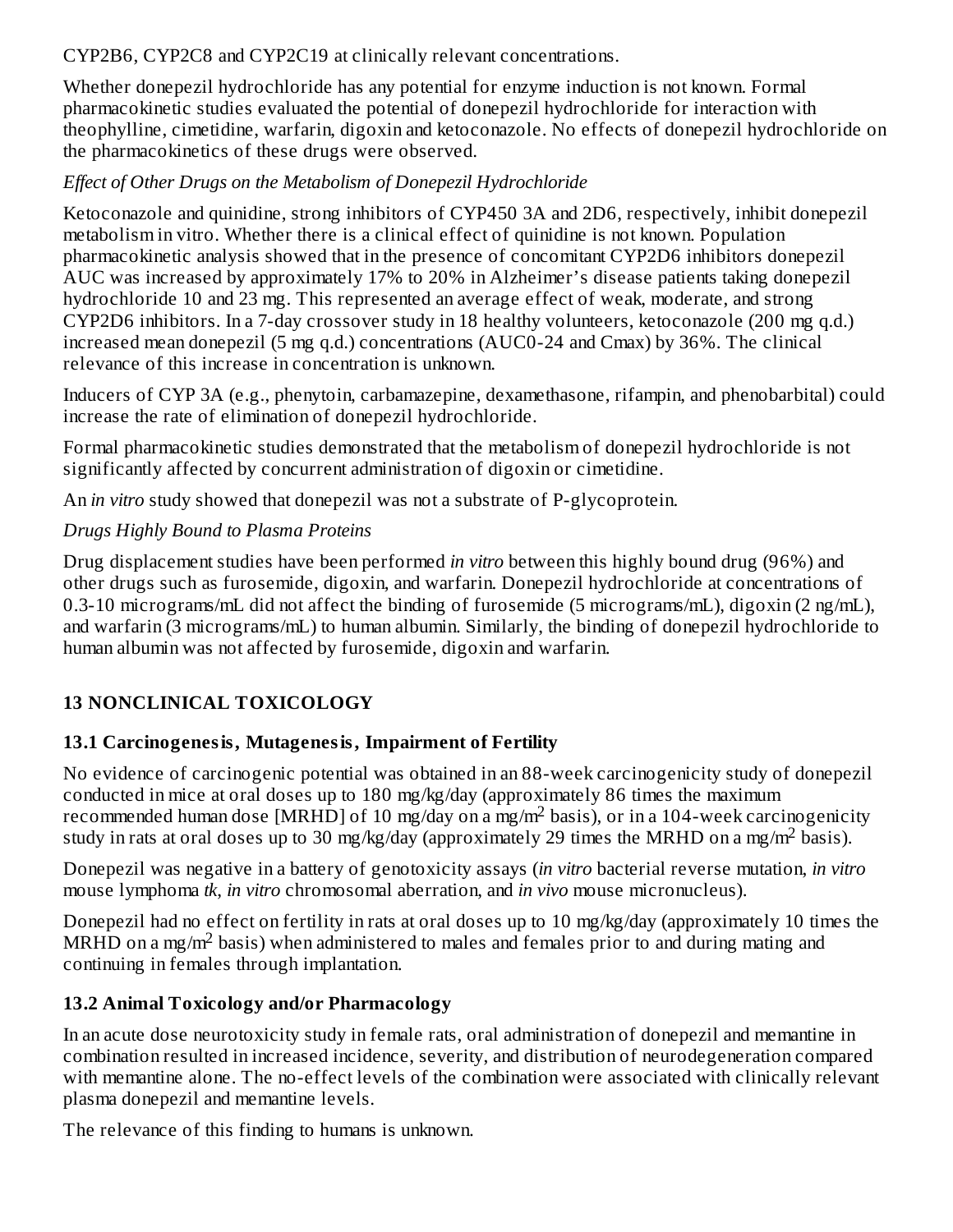### **14 CLINICAL STUDIES**

#### **14.1 Mild to Moderate Alzheimer's Dis eas e**

The effectiveness of donepezil hydrochloride as a treatment for mild to moderate Alzheimer's disease is demonstrated by the results of two randomized, double-blind, placebo-controlled clinical investigations in patients with Alzheimer's disease (diagnosed by NINCDS and DSM III-R criteria, Mini-Mental State Examination  $\geq 10$  and  $\leq 26$  and Clinical Dementia Rating of 1 or 2). The mean age of patients participating in donepezil hydrochloride trials was 73 years with a range of 50 to 94. Approximately 62% of patients were women and 38% were men. The racial distribution was white 95%, black 3% and other races 2%.

The higher dose of 10 mg did not provide a statistically significantly greater clinical benefit than 5 mg. There is a suggestion, however, based upon order of group mean scores and dose trend analyses of data from these clinical trials, that a daily dose of 10 mg of donepezil hydrochloride might provide additional benefit for some patients. Accordingly, whether or not to employ a dose of 10 mg is a matter of prescriber and patient preference.

#### Study Outcome Measures

In each study, the effectiveness of treatment with donepezil hydrochloride was evaluated using a dual outcome assessment strategy.

The ability of donepezil hydrochloride to improve cognitive performance was assessed with the cognitive subscale of the Alzheimer's Disease Assessment Scale (ADAS-cog), a multi-item instrument that has been extensively validated in longitudinal cohorts of Alzheimer's disease patients. The ADAScog examines selected aspects of cognitive performance including elements of memory, orientation, attention, reasoning, language and praxis. The ADAS-cog scoring range is from 0 to 70, with higher scores indicating greater cognitive impairment. Elderly normal adults may score as low as 0 or 1, but it is not unusual for non-demented adults to score slightly higher.

The patients recruited as participants in each study had mean scores on the ADAS-cog of approximately 26 points, with a range from 4 to 61. Experience based on longitudinal studies of ambulatory patients with mild to moderate Alzheimer's disease suggest that scores on the ADAS-cog increase (worsen) by 6 – 12 points per year. However, smaller changes may be seen in patients with very mild or very advanced disease since the ADAS-cog is not uniformly sensitive to change over the course of the disease. The annualized rate of decline in the placebo patients participating in donepezil hydrochloride trials was approximately 2 to 4 points per year.

The ability of donepezil hydrochloride to produce an overall clinical effect was assessed using a Clinician's Interview-Based Impression of Change that required the use of caregiver information, the CIBIC-plus. The CIBIC-plus is not a single instrument and is not a standardized instrument like the ADAS-cog. Clinical trials for investigational drugs have used a variety of CIBIC formats, each different in terms of depth and structure.

As such, results from a CIBIC-plus reflect clinical experience from the trial or trials in which it was used and cannot be compared directly with the results of CIBIC-plus evaluations from other clinical trials. The CIBIC-plus used in donepezil hydrochloride trials was a semi-structured instrument that was intended to examine four major areas of patient function: General, Cognitive, Behavioral and Activities of Daily Living. It represents the assessment of a skilled clinician based upon his/her observations at an interview with the patient, in combination with information supplied by a caregiver familiar with the behavior of the patient over the interval rated. The CIBIC-plus is scored as a seven-point categorical rating, ranging from a score of 1, indicating "markedly improved," to a score of 4, indicating "no change" to a score of 7, indicating "markedly worse." The CIBIC-plus has not been systematically compared directly to assessments not using information from caregivers (CIBIC) or other global methods.

**Thirty-Week Study**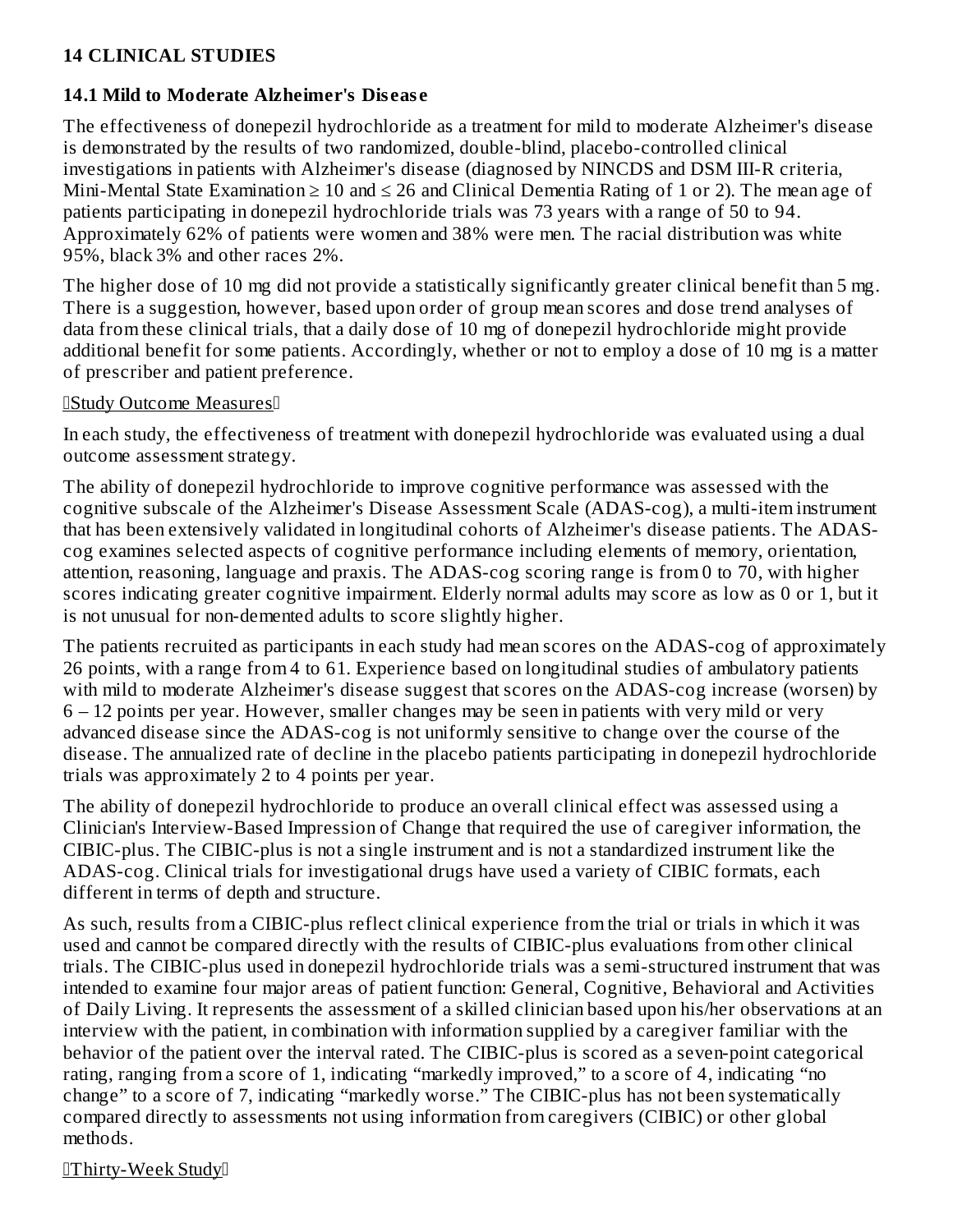In a study of 30 weeks duration, 473 patients were randomized to receive single daily doses of placebo, 5 mg/day or 10 mg/day of donepezil hydrochloride. The 30-week study was divided into a 24-week double-blind active treatment phase followed by a 6-week single-blind placebo washout period. The study was designed to compare 5 mg/day or 10 mg/day fixed doses of donepezil hydrochloride to placebo. However, to reduce the likelihood of cholinergic effects, the 10 mg/day treatment was started following an initial 7-day treatment with 5 mg/day doses.

### *Effects on the ADAS-cog*

Figure 1 illustrates the time course for the change from baseline in ADAS-cog scores for all three dose groups over the 30 weeks of the study. After 24 weeks of treatment, the mean differences in the ADAS-cog change scores for donepezil hydrochloride treated patients compared to the patients on placebo were 2.8 and 3.1 points for the 5 mg/day and 10 mg/day treatments, respectively. These differences were statistically significant. While the treatment effect size may appear to be slightly greater for the 10 mg/day treatment, there was no statistically significant difference between the two active treatments.

Following 6 weeks of placebo washout, scores on the ADAS-cog for both the donepezil hydrochloride treatment groups were indistinguishable from those patients who had received only placebo for 30 weeks. This suggests that the beneficial effects of donepezil hydrochloride abate over 6 weeks following discontinuation of treatment and do not represent a change in the underlying disease. There was no evidence of a rebound effect 6 weeks after abrupt discontinuation of therapy.

Figure 1. Time-course of the Change from Baseline in ADAS-cog Score for Patients Completing 24 Weeks of Treatment



Figure 2 illustrates the cumulative percentages of patients from each of the three treatment groups who had attained the measure of improvement in ADAS-cog score shown on the X axis. Three change scores (7-point and 4-point reductions from baseline or no change in score) have been identified for illustrative purposes, and the percent of patients in each group achieving that result is shown in the inset table.

The curves demonstrate that both patients assigned to placebo and donepezil hydrochloride have a wide range of responses, but that the active treatment groups are more likely to show greater improvements. A curve for an effective treatment would be shifted to the left of the curve for placebo, while an ineffective or deleterious treatment would be superimposed upon or shifted to the right of the curve for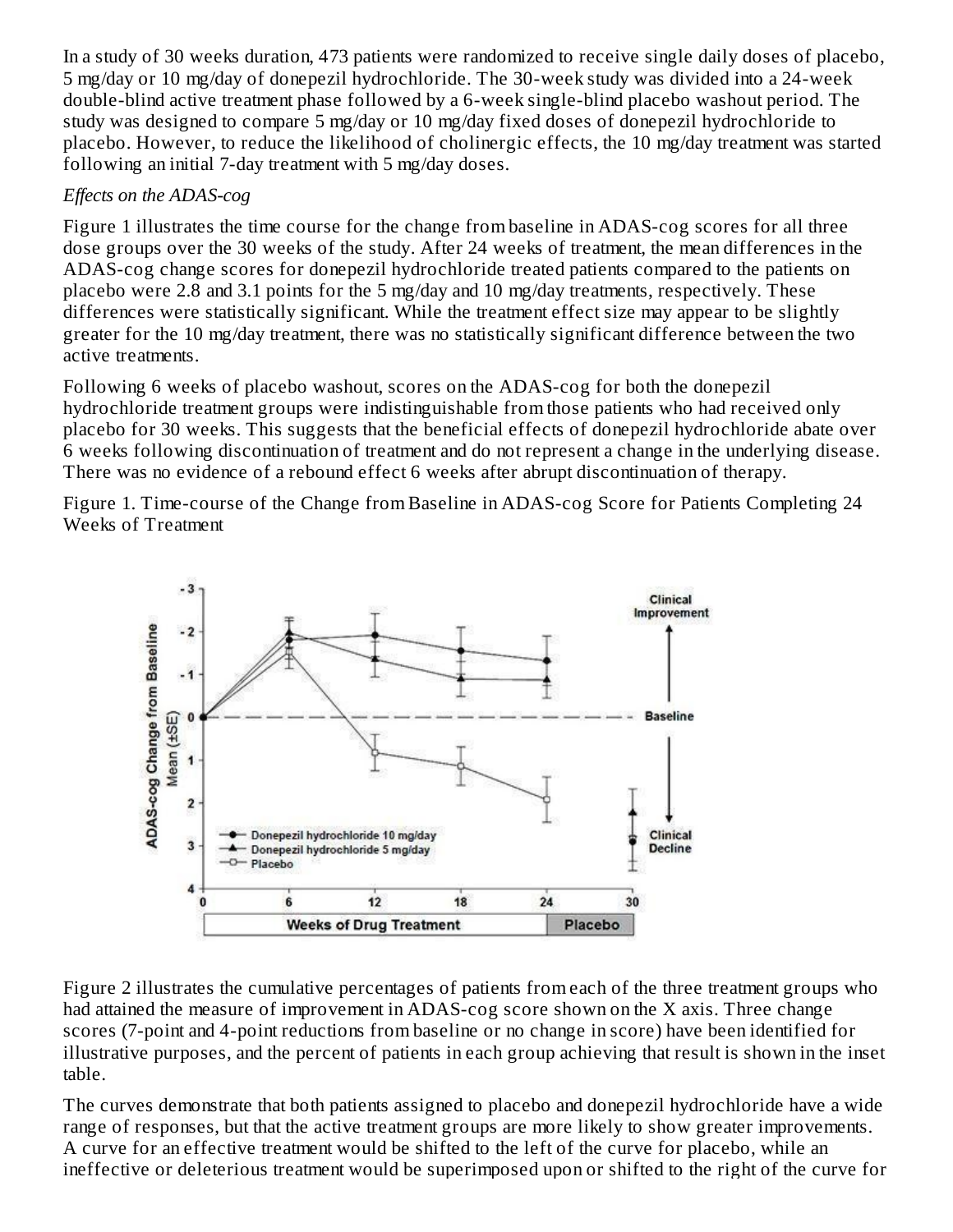placebo.

Figure 2. Cumulative Percentage of Patients Completing 24 Weeks of Double-blind Treatment with Specified Changes from Baseline ADAS-cog Scores. The Percentages of Randomized Patients who Completed the Study were: Placebo 80%, 5 mg/day 85% and 10 mg/day 68%.



### *Effects on the CIBIC-plus*

Figure 3 is a histogram of the frequency distribution of CIBIC-plus scores attained by patients assigned to each of the three treatment groups who completed 24 weeks of treatment. The mean drug-placebo differences for these groups of patients were 0.35 points and 0.39 points for 5 mg/day and 10 mg/day of donepezil hydrochloride, respectively. These differences were statistically significant. There was no statistically significant difference between the two active treatments.

Figure 3. Frequency Distribution of CIBIC-plus Scores at Week 24.



#### Fifteen-Week Study

In a study of 15 weeks duration, patients were randomized to receive single daily doses of placebo or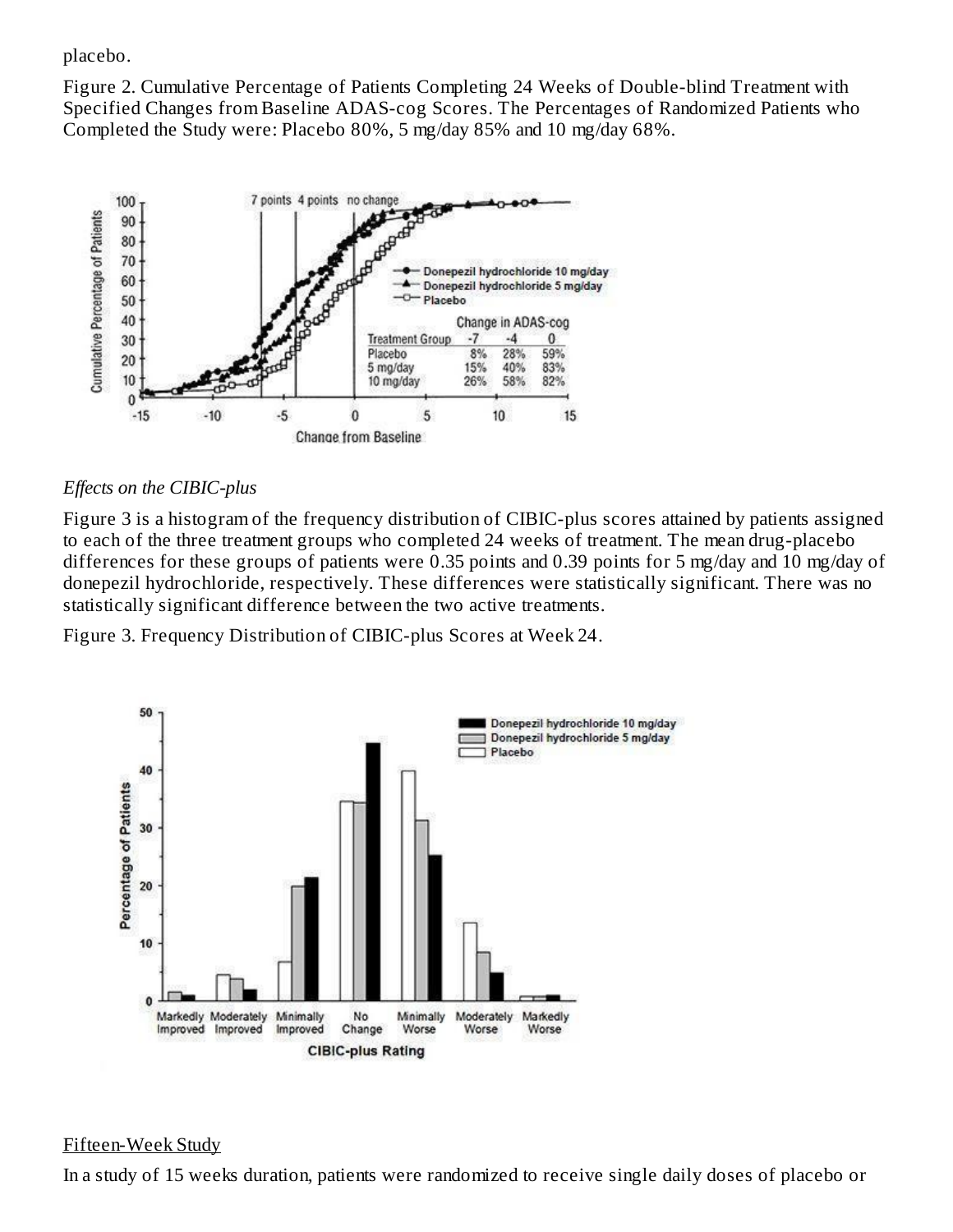either 5 mg/day or 10 mg/day of donepezil hydrochloride for 12 weeks, followed by a 3-week placebo washout period. As in the 30-week study, to avoid acute cholinergic effects, the 10 mg/day treatment followed an initial 7-day treatment with 5 mg/day doses.

### *Effects on the ADAS-cog*

Figure 4 illustrates the time course of the change from baseline in ADAS-cog scores for all three dose groups over the 15 weeks of the study. After 12 weeks of treatment, the differences in mean ADAS-cog change scores for the donepezil hydrochloride treated patients compared to the patients on placebo were 2.7 and 3.0 points each, for the 5 and 10 mg/day donepezil hydrochloride treatment groups, respectively. These differences were statistically significant. The effect size for the 10 mg/day group may appear to be slightly larger than that for 5 mg/day. However, the differences between active treatments were not statistically significant.

Figure 4. Time-course of the Change from Baseline in ADAS-cog Score for Patients Completing the 15-week Study.



Following 3 weeks of placebo washout, scores on the ADAS-cog for both the donepezil hydrochloride treatment groups increased, indicating that discontinuation of donepezil hydrochloride resulted in a loss of its treatment effect. The duration of this placebo washout period was not sufficient to characterize the rate of loss of the treatment effect, but the 30-week study (see above) demonstrated that treatment effects associated with the use of donepezil hydrochloride abate within 6 weeks of treatment discontinuation.

Figure 5 illustrates the cumulative percentages of patients from each of the three treatment groups who attained the measure of improvement in ADAS-cog score shown on the X axis. The same three change scores, (7-point and 4-point reductions from baseline or no change in score) as selected for the 30 week study have been used for this illustration. The percentages of patients achieving those results are shown in the inset table.

As observed in the 30-week study, the curves demonstrate that patients assigned to either placebo or to donepezil hydrochloride have a wide range of responses, but that the donepezil hydrochloride treated patients are more likely to show greater improvements in cognitive performance.

Figure 5. Cumulative Percentage of Patients with Specified Changes from Baseline ADAS-cog Scores. The Percentages of Randomized Patients Within Each Treatment Group Who Completed the Study Were: Placebo 93%, 5 mg/day 90%, and 10 mg/day 82%.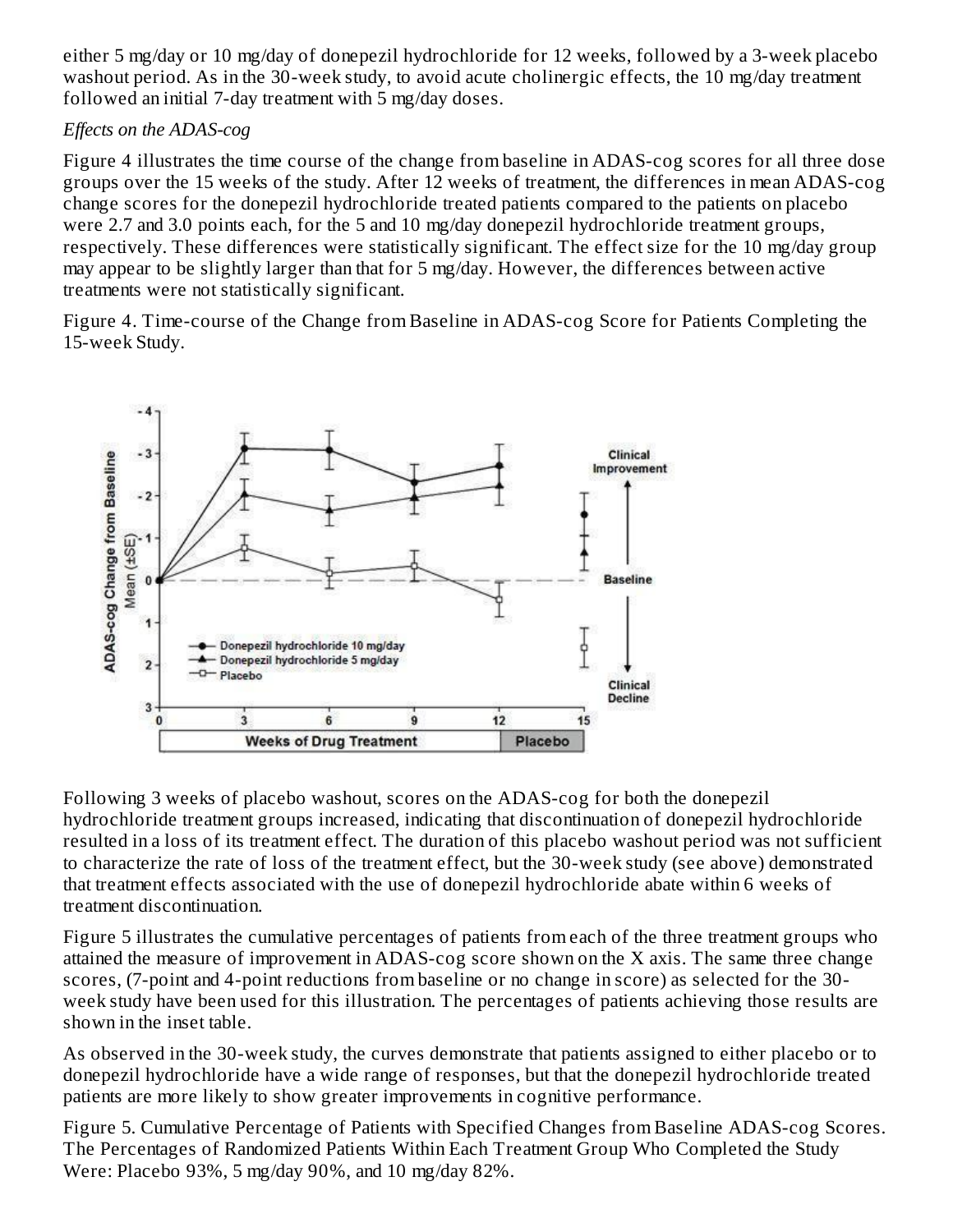

*Effects on the CIBIC-plus*

Figure 6 is a histogram of the frequency distribution of CIBIC-plus scores attained by patients assigned to each of the three treatment groups who completed 12 weeks of treatment. The differences in mean scores for donepezil hydrochloride treated patients compared to the patients on placebo at Week 12 were 0.36 and 0.38 points for the 5 mg/day and 10 mg/day treatment groups, respectively. These differences were statistically significant.

Figure 6. Frequency Distribution of CIBIC-plus Scores at Week 12.



In both studies, patient age, sex and race were not found to predict the clinical outcome of donepezil hydrochloride treatment.

# **14.2 Moderate to Severe Alzheimer's Dis eas e**

The effectiveness of donepezil hydrochloride in the treatment of patients with moderate to severe Alzheimer's disease was established in studies employing doses of 10 mg/day.

# **Swedish 6 Month Study (10 mg/day)**

The effectiveness of donepezil hydrochloride as a treatment for severe Alzheimer's disease is demonstrated by the results of a randomized, double-blind, placebo-controlled clinical study conducted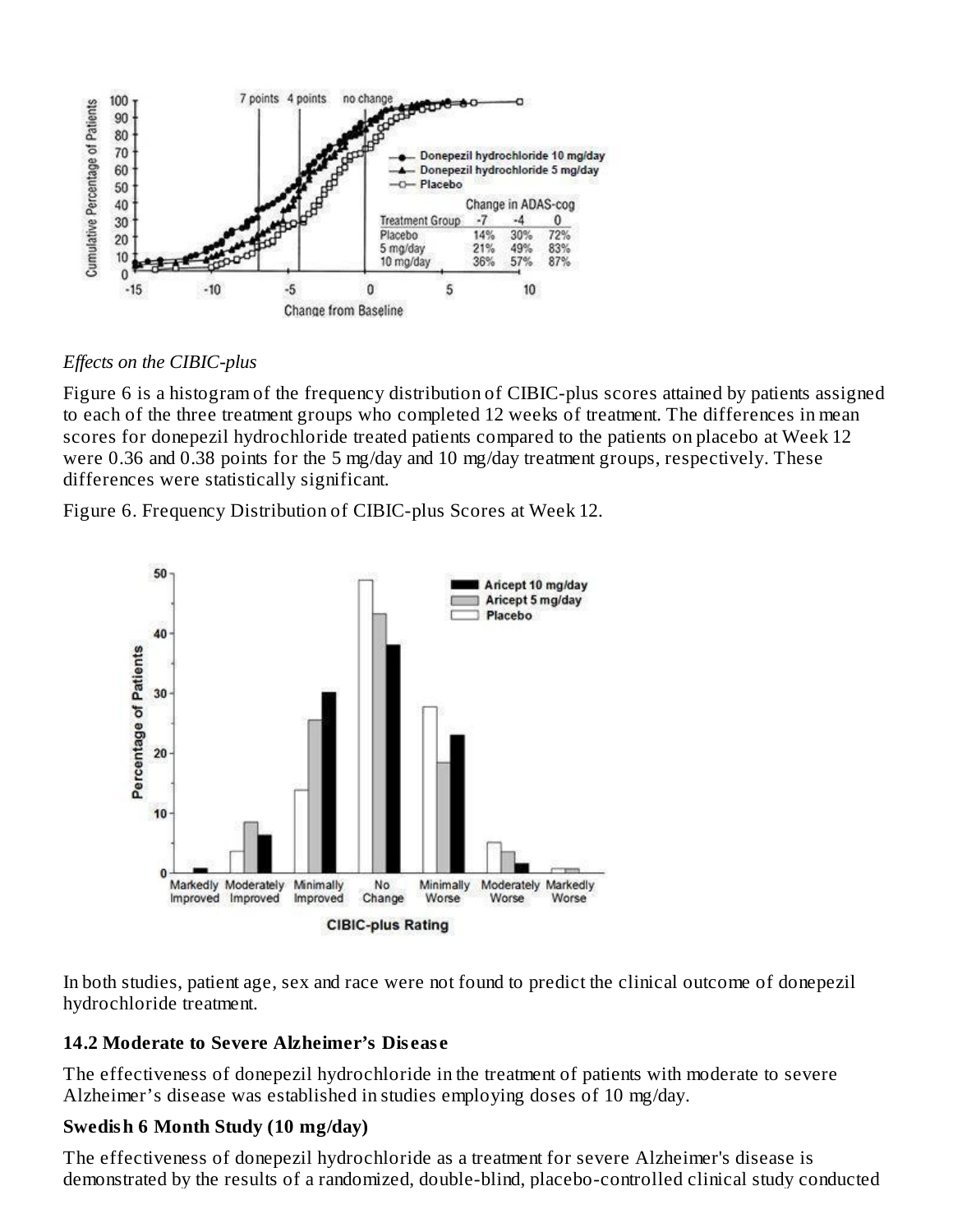demonstrated by the results of a randomized, double-blind, placebo-controlled clinical study conducted in Sweden (6 month study) in patients with probable or possible Alzheimer's disease diagnosed by NINCDS-ADRDA and DSM-IV criteria, MMSE: range of 1-10. Two hundred and forty eight (248) patients with severe Alzheimer's disease were randomized to donepezil hydrochloride or placebo. For patients randomized to donepezil hydrochloride, treatment was initiated at 5 mg once daily for 28 days and then increased to 10 mg once daily. At the end of the 6 month treatment period, 90.5% of the donepezil hydrochloride treated patients were receiving the 10 mg/day dose. The mean age of patients was 84.9 years, with a range of 59 to 99. Approximately 77 % of patients were women, and 23 % were men. Almost all patients were Caucasian. Probable Alzheimer's disease was diagnosed in the majority of the patients (83.6% of donepezil hydrochloride treated patients and 84.2% of placebo treated patients).

#### Study Outcome Measures

The effectiveness of treatment with donepezil hydrochloride was determined using a dual outcome assessment strategy that evaluated cognitive function using an instrument designed for more impaired patients and overall function through caregiver-rated assessment. This study showed that patients on donepezil hydrochloride experienced significant improvement on both measures compared to placebo.

The ability of donepezil hydrochloride to improve cognitive performance was assessed with the Severe Impairment Battery (SIB). The SIB, a multi-item instrument, has been validated for the evaluation of cognitive function in patients with moderate to severe dementia. The SIB evaluates selective aspects of cognitive performance, including elements of memory, language, orientation, attention, praxis, visuospatial ability, construction, and social interaction. The SIB scoring range is from 0 to 100, with lower scores indicating greater cognitive impairment.

Daily function was assessed using the Modified Alzheimer's Disease Cooperative Study Activities of Daily Living Inventory for Severe Alzheimer's Disease (ADCS-ADL-severe). The ADCS-ADLsevere is derived from the Alzheimer's Disease Cooperative Study Activities of Daily Living Inventory, which is a comprehensive battery of ADL questions used to measure the functional capabilities of patients. Each ADL item is rated from the highest level of independent performance to complete loss. The ADCS-ADL-severe is a subset of 19 items, including ratings of the patient's ability to eat, dress, bathe, use the telephone, get around (or travel), and perform other activities of daily living; it has been validated for the assessment of patients with moderate to severe dementia. The ADCS-ADLsevere has a scoring range of 0 to 54, with the lower scores indicating greater functional impairment. The investigator performs the inventory by interviewing a caregiver, in this study a nurse staff member, familiar with the functioning of the patient.

#### *Effects on the SIB*

Figure 7 shows the time course for the change from baseline in SIB score for the two treatment groups over the 6 months of the study. At 6 months of treatment, the mean difference in the SIB change scores for donepezil hydrochloride treated patients compared to patients on placebo was 5.9 points. Donepezil hydrochloride treatment was statistically significantly superior to placebo.

Figure 7. Time Course of the Change from Baseline in SIB Score for Patients Completing 6 Months of Treatment.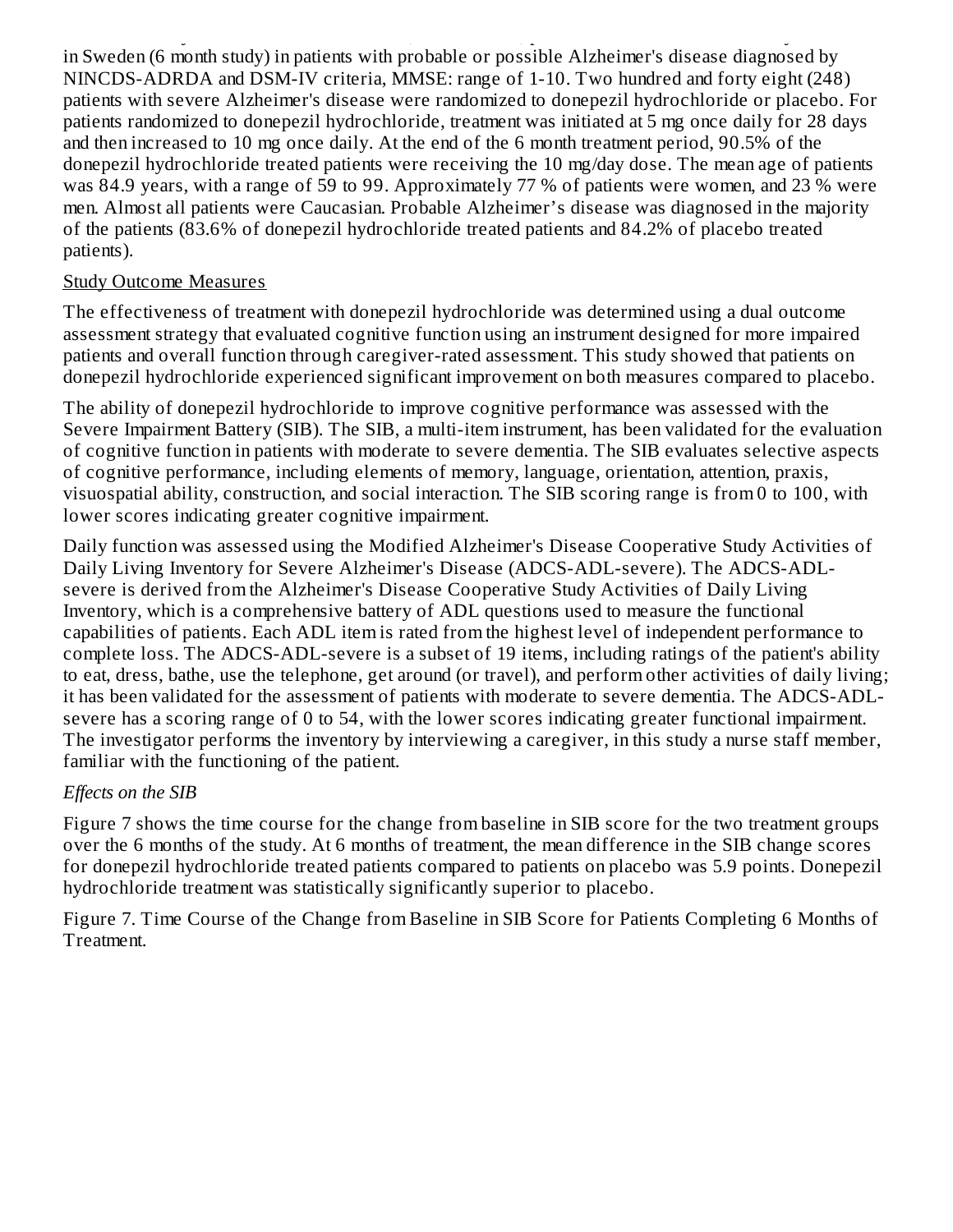

Figure 8 illustrates the cumulative percentages of patients from each of the two treatment groups who attained the measure of improvement in SIB score shown on the X-axis. While patients assigned both to donepezil hydrochloride and to placebo have a wide range of responses, the curves show that the donepezil hydrochloride group is more likely to show a greater improvement in cognitive performance.

Figure 8. Cumulative Percentage of Patients Completing 6 Months of Double-blind Treatment with Particular Changes from Baseline in SIB Scores.



Figure 9. Time Course of the Change from Baseline in ADCS-ADL-Severe Score for Patients Completing 6 Months of Treatment.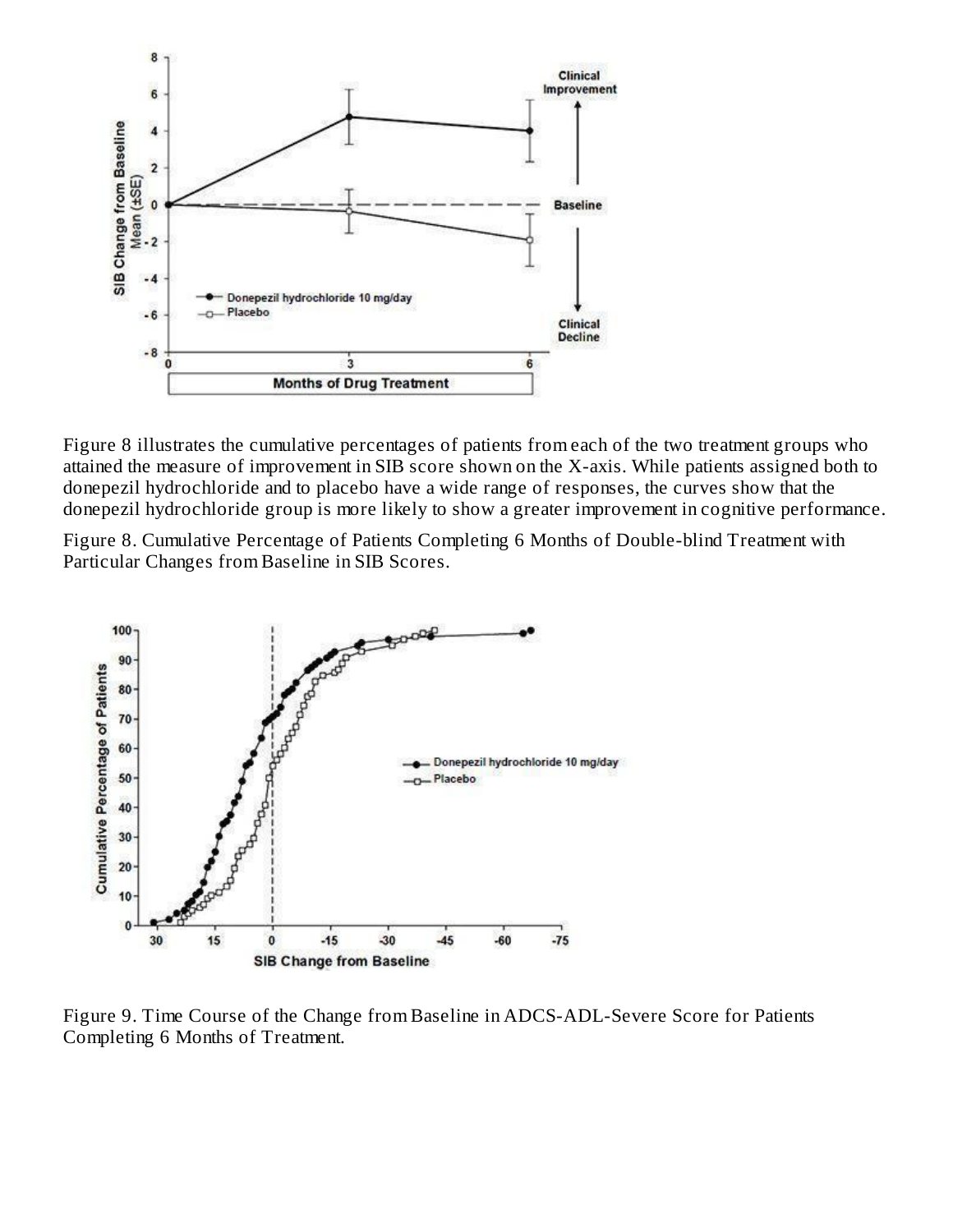

#### *Effects on the ADCS-ADL-severe*

Figure 9 illustrates the time course for the change from baseline in ADCS-ADL-severe scores for patients in the two treatment groups over the 6 months of the study. After 6 months of treatment, the mean difference in the ADCS-ADL-severe change scores for donepezil hydrochloride treated patients compared to patients on placebo was 1.8 points. Donepezil hydrochloride treatment was statistically significantly superior to placebo.

Figure 10 shows the cumulative percentages of patients from each treatment group with specified changes from baseline ADCS-ADL-severe scores. While both patients assigned to donepezil hydrochloride and placebo have a wide range of responses, the curves demonstrate that the donepezil hydrochloride group is more likely to show a smaller decline or an improvement.

Figure 10. Cumulative Percentage of Patients Completing 6 Months of Double-blind Treatment with Particular Changes from Baseline in ADCS-ADL-Severe Scores.



**Japanes e 24-Week Study (10 mg/day)**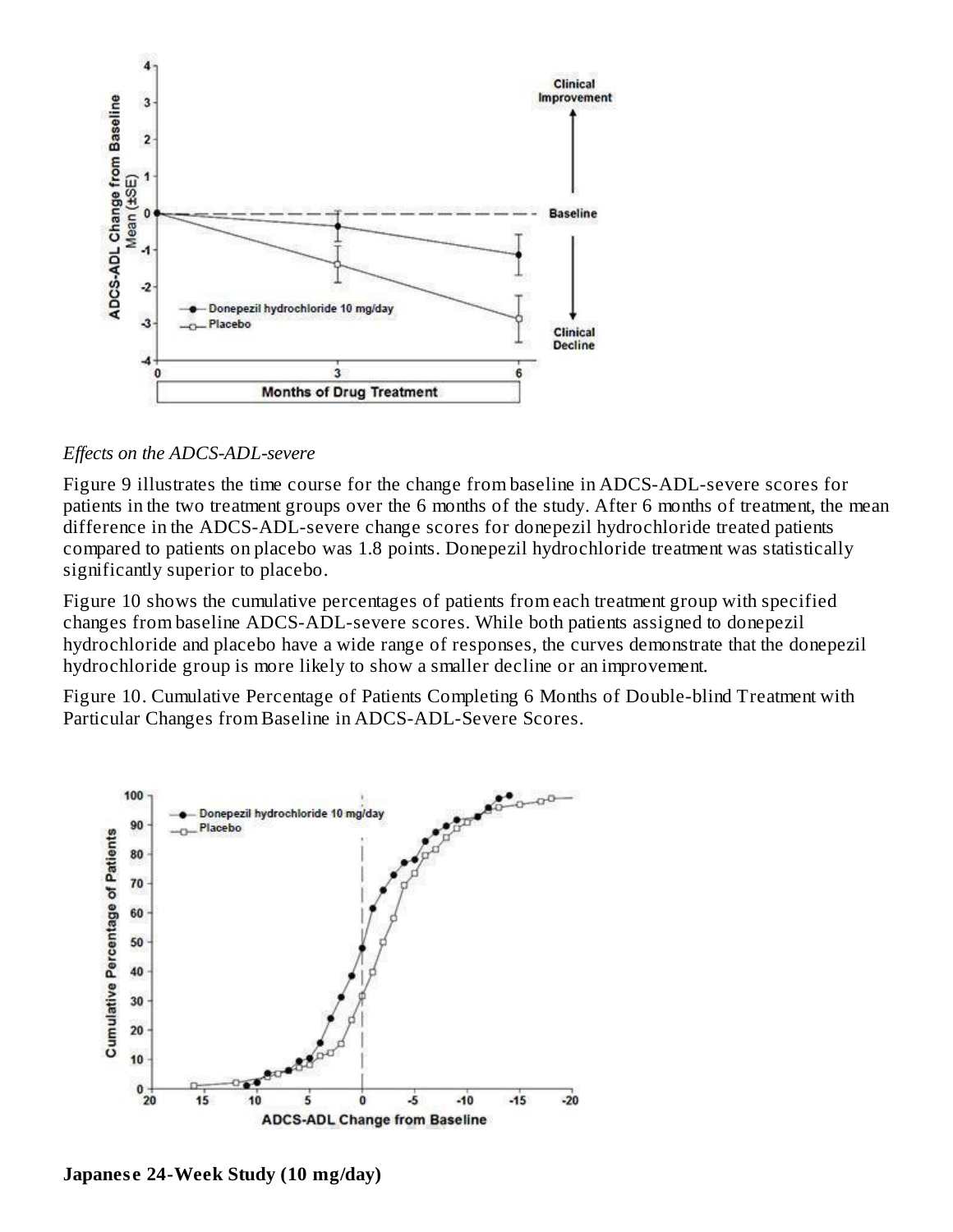In a study of 24 weeks duration conducted in Japan, 325 patients with severe Alzheimer's disease were randomized to doses of 5 mg/day or 10 mg/day of donepezil, administered once daily, or placebo. Patients randomized to treatment with donepezil were to achieve their assigned doses by titration, beginning at 3 mg/day, and extending over a maximum of 6 weeks. Two hundred and forty eight (248) patients completed the study, with similar proportions of patients completing the study in each treatment group. The primary efficacy measures for this study were the SIB and CIBIC-plus.

At 24 weeks of treatment, statistically significant treatment differences were observed between the 10 mg/day dose of donepezil and placebo on both the SIB and CIBIC-plus. The 5 mg/day dose of donepezil showed a statistically significant superiority to placebo on the SIB, but not on the CIBIC-plus.

### **16 HOW SUPPLIED/STORAGE AND HANDLING**

Product: 50090-3537

NDC: 50090-3537-0 90 TABLET, FILM COATED in a BOTTLE

### **17 PATIENT COUNSELING INFORMATION**

Advise the patient to read the FDA-approved patient labeling (Patient Information).

Instruct patients and caregivers to take donepezil hydrochloride only once per day, as prescribed.

Instruct patients and caregivers that donepezil hydrochloride can be taken with or without food.

Advise patients and caregivers that donepezil hydrochloride may cause nausea, diarrhea, insomnia, vomiting, muscle cramps, fatigue, and decreased appetite.

Advise patients to notify their healthcare provider if they are pregnant or plan to become pregnant.

Manufactured by: Zhejiang Huahai Pharmaceutical Co., Ltd. Xunqiao, Linhai, Zhejiang, 317024, China

Distributed by: Solco Healthcare US, LLC Somerset, NJ 08873, USA

Revised: 02/2020

07282-06

### **DONEPEZIL HYDROCHLORIDE PATIENT PACKAGE INSERT**

### **Donepezil (doe NEP e zil) Hydrochloride Tablets, USP**

• Tablets: 5 mg and 10 mg

Read this Patient Information that comes with donepezil hydrochloride before you start taking it and each time you get a refill. There may be new information. This leaflet does not take the place of talking with your doctor about Alzheimer's disease or treatment for it. If you have questions, ask the doctor or pharmacist.

### **What is donepezil hydrochloride?**

Donepezil hydrochloride comes as donepezil hydrochloride film-coated tablets in dosage strengths of 5 mg and 10 mg.

Donepezil hydrochloride is a prescription medicine to treat mild, moderate and severe Alzheimer's disease. Donepezil hydrochloride can help with mental function and with doing daily tasks. Donepezil hydrochloride does not work the same in all people. Some people may: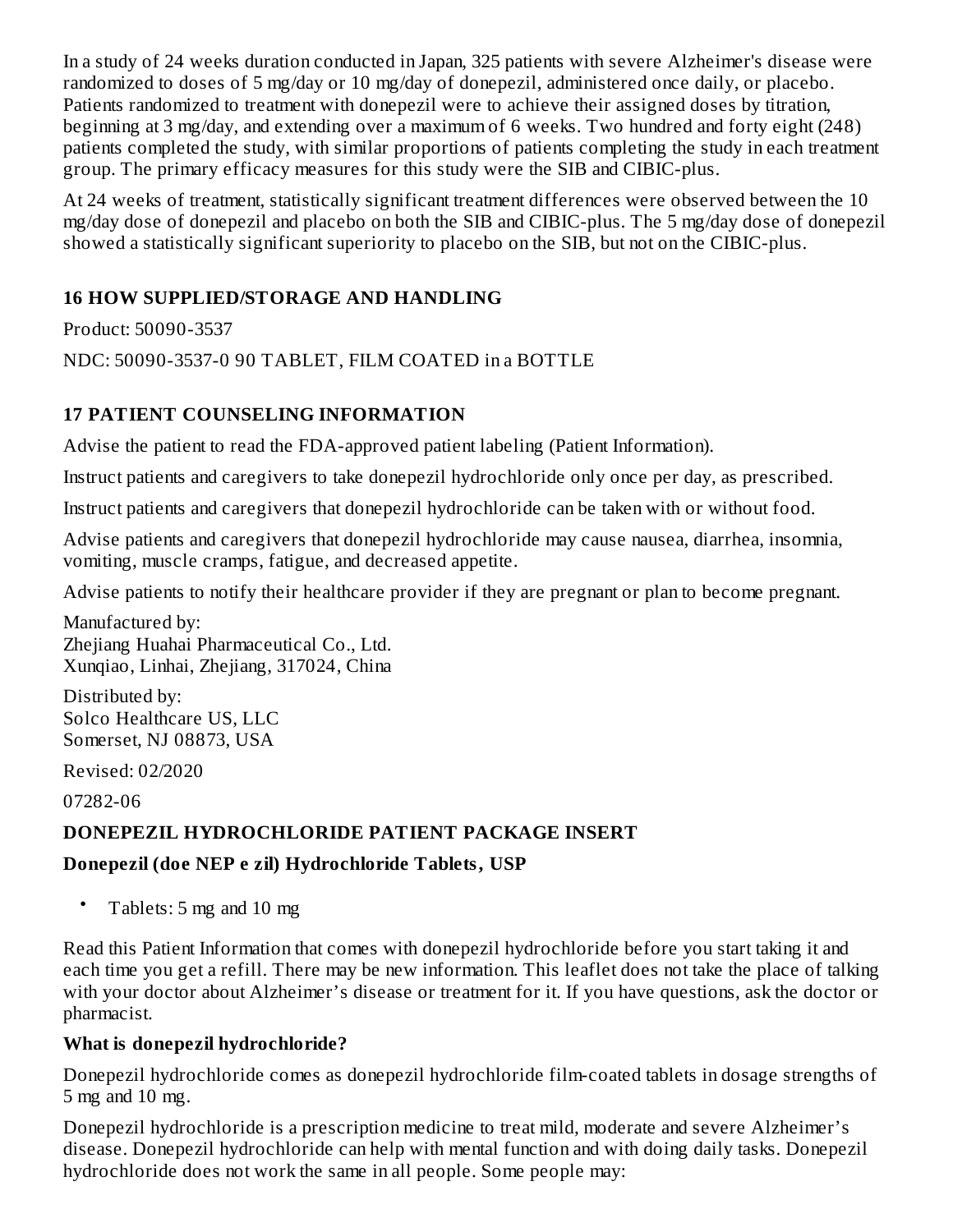- Seem much better
- Get better in small ways or stay the same
- Get worse over time but slower than expected
- Not change and then get worse as expected

Donepezil hydrochloride does not cure Alzheimer's disease. All patients with Alzheimer's disease get worse over time, even if they take donepezil hydrochloride.

Donepezil hydrochloride has not been approved as a treatment for any medical condition in children.

### **Who should not take donepezil hydrochloride?**

Do not take donepezil hydrochloride if you are allergic to any of the ingredients in donepezil hydrochloride tablets or to medicines that contain piperidines. Ask your doctor if you are not sure. See the end of this leaflet for a list of ingredients in donepezil hydrochloride tablets.

### **What should I tell my doctor before taking donepezil hydrochloride?**

### **Tell the doctor about all of your pres ent or past health problems and conditions.** Include:

- Any heart problems including problems with irregular, slow, or fast heartbeats
- Asthma or lung problems
- A seizure
- Stomach ulcers
- Difficulty passing urine
- Liver or kidney problems
- Trouble swallowing tablets
- Present pregnancy or plans to become pregnant. It is not known if donepezil hydrochloride can harm an unborn baby.
- Present breast-feeding. It is not known if donepezil hydrochloride passes into breast milk. Talk to your doctor about the best way to feed your baby if you take donepezil hydrochloride.

**Tell the doctor about all the medicines you take,** including prescription and non-prescription medicines, vitamins, and herbal products. Donepezil hydrochloride and other medicines may affect each other.

Be particularly sure to tell the doctor if you take aspirin or medicines called nonsteroidal antiinflammatory drugs (NSAIDs). There are many NSAID medicines, both prescription and nonprescription. Ask the doctor or pharmacist if you are not sure if any of your medicines are NSAIDs. Taking NSAIDs and donepezil hydrochloride together may make you more likely to get stomach ulcers.

Donepezil hydrochloride taken with certain medicines used for anesthesia may cause side effects. Tell the responsible doctor or dentist that you take donepezil hydrochloride before you have:

- surgery
- medical procedures
- dental surgery or procedures

Know the medicines that you take. Keep a list of all your medicines. Show it to your doctor or pharmacist before you start a new medicine..

#### **How should you take donepezil hydrochloride?**

• Take donepezil hydrochloride exactly as prescribed by the doctor. Do not stop donepezil hydrochloride or change the dose yourself. Talk with your doctor first.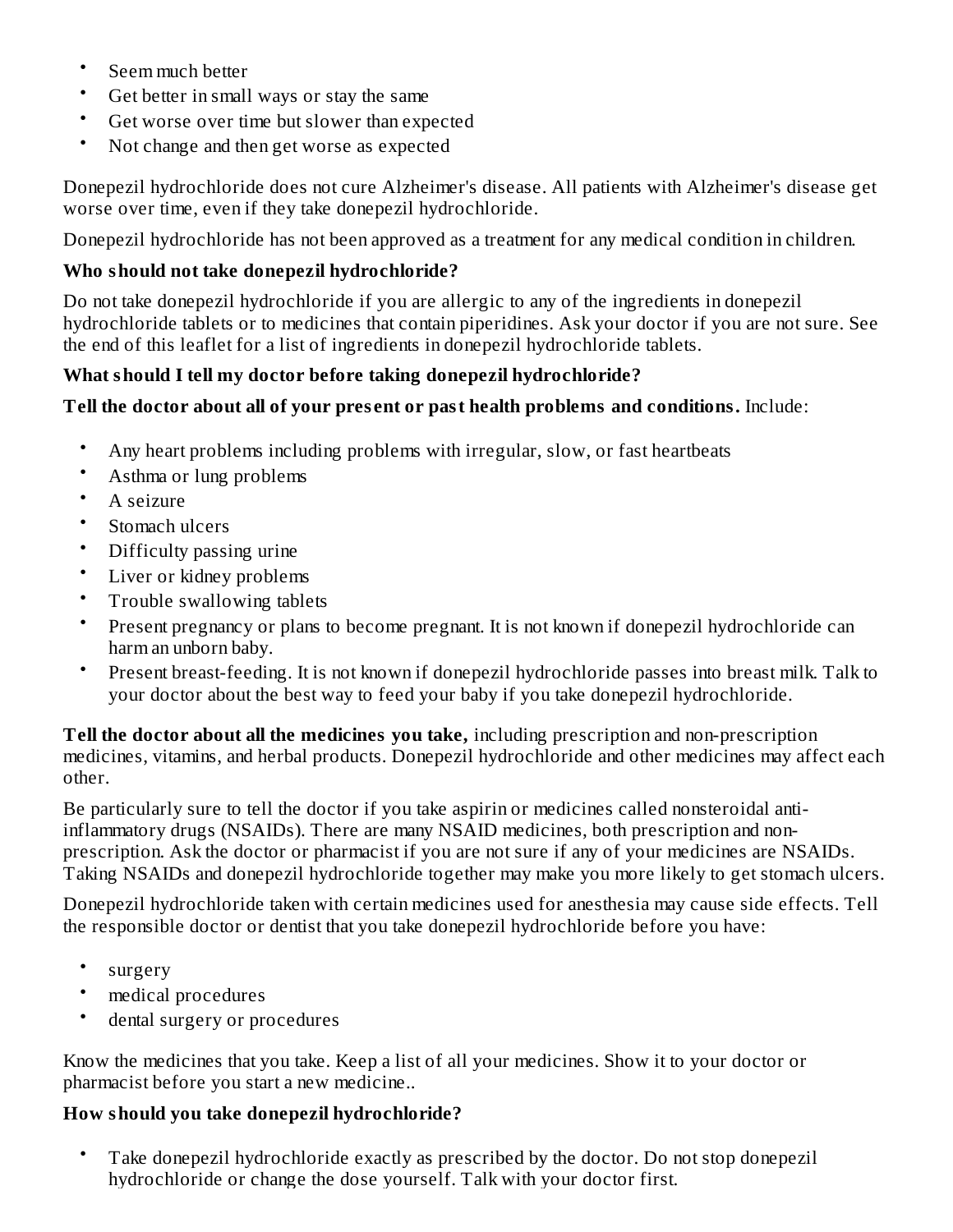- hydrochloride or change the dose yourself. Talk with your doctor first. Take donepezil hydrochloride one time each day. Donepezil hydrochloride can be taken with or without food.
- If you miss giving the patient a dose of donepezil hydrochloride, just wait. Take only the next dose at the usual time. Do not take 2 doses at the same time.
- If donepezil hydrochloride is missed for 7 days or more, talk with your doctor before starting again.
- If you take too much donepezil hydrochloride at one time, call your doctor or poison control center, or go to the emergency room right away.

### **What are the possible side effects of donepezil hydrochloride?**

### **Donepezil hydrochloride may caus e the following s erious side effects:**

- **slow heartbeat and fainting.** This happens more often in people with heart problems. Call your doctor right away if you feel faint or lightheaded while taking donepezil hydrochloride.
- **more stomach acid.** This raises the chance of ulcers and bleeding. The risk is higher for people who have ulcers, or take aspirin or other NSAIDs.
- worsening of lung problems in people with asthma or other lung disease.
- seizures.
- difficulty passing urine.

### **Call your doctor right away if you have:**

- fainting.
- heartburn or stomach pain that is new or won't go away.
- nausea or vomiting, blood in the vomit, dark vomit that looks like coffee grounds.
- bowel movements or stools that look like black tar.
- new or worse asthma or breathing problems.
- seizures.
- difficulty passing urine.

#### **The most common side effects of donepezil hydrochloride are:**

- nausea
- diarrhea
- not sleeping well
- vomiting
- muscle cramps
- feeling tired
- not wanting to eat

These side effects may get better after you take donepezil hydrochloride for a while. This is not a **complete list of side effects with donepezil hydrochloride. For more information, ask your doctor or pharmacist.**

**Call your doctor for medical advice about side effects. You may report side effects to Solco Healthcare U. S., LLC at 1-866-257-2597 or FDA at 1-800-FDA-1088.**

#### **How should donepezil hydrochloride be stored?**

Store donepezil hydrochloride at room temperature between 59° to 86°F (15° to 30°C).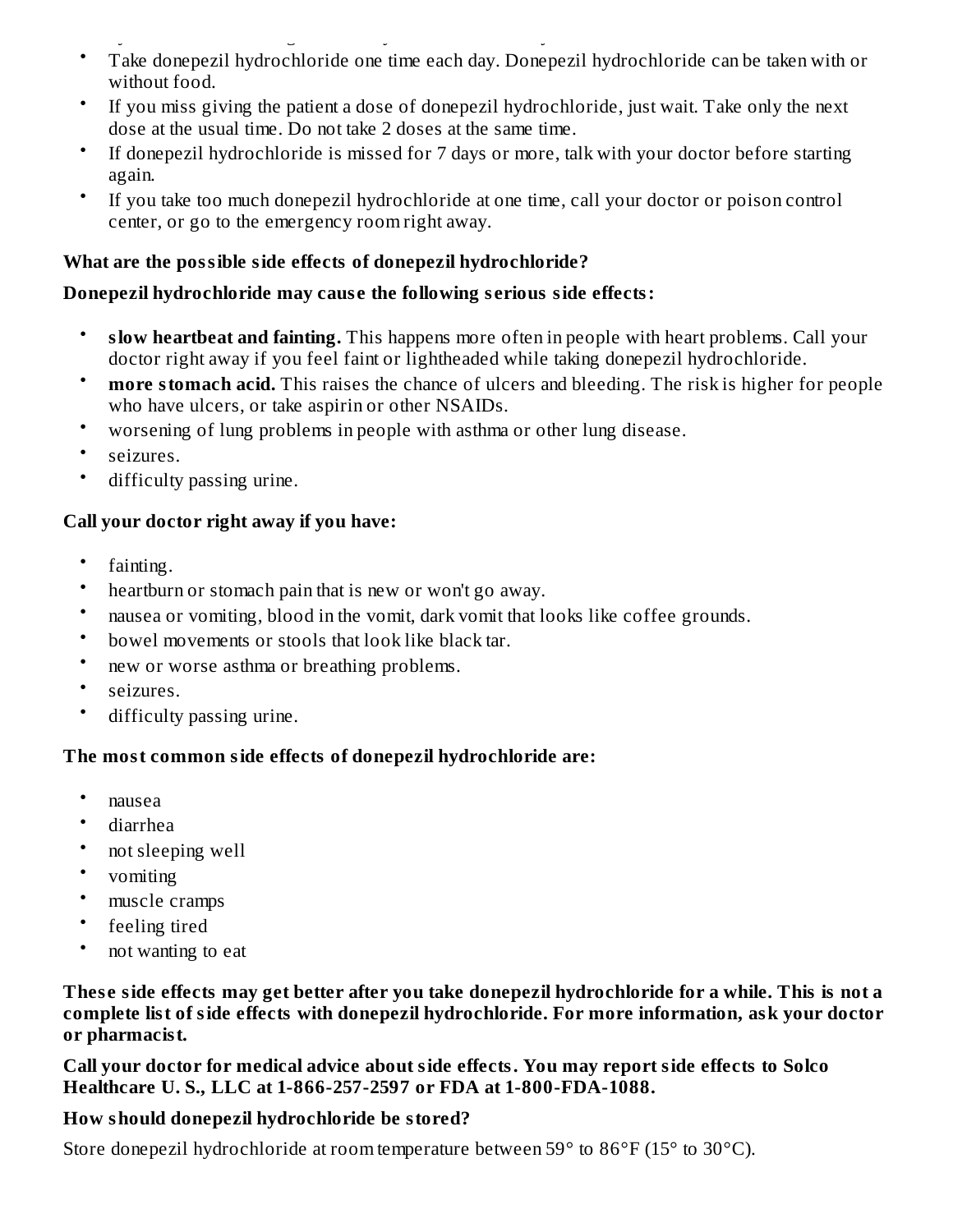### **Keep donepezil hydrochloride and all medicines out of the reach of children.**

# **General information about donepezil hydrochloride**

Medicines are sometimes prescribed for conditions that are not mentioned in this Patient Information Leaflet. Do not use donepezil hydrochloride for a condition for which it was not prescribed. Do not give donepezil hydrochloride to other people, even if they have the same symptoms or condition. It may harm them.

This leaflet summarizes the most important information about donepezil hydrochloride. If you would like more information, talk with your doctor. You can ask your pharmacist or doctor for information about donepezil hydrochloride that is written for health professionals.

### **What are the ingredients in Donepezil Hydrochloride Tablets, USP?**

**Active ingredient:** donepezil hydrochloride

### **Inactive ingredients:**

**Donepezil Hydrochloride 5 mg and 10 mg film-coated tablets:** lactose monohydrate, hydroxypropyl cellulose, magnesium stearate, microcrystalline cellulose, corn starch, croscarmellose sodium. The film of 5 mg tablets coating contains hydroxypropyl methyl cellulose, titanium dioxide, polyethylene glycol, and FD&C blue. The film of 10 mg tablets coating contains hydroxypropyl methyl cellulose, titanium dioxide, polyethylene glycol, iron oxide yellow and iron oxide red.

### **Rx Only**

Manufactured by: Zheiiang Huahai Pharmaceutical Co., Ltd. Xunqiao, Linhai, Zhejiang, 317024, China

Distributed by: Solco Healthcare US, LLC Somerset, NJ 08873, USA

Revised: 02/2020

07283-04

**Rx Only**

### **donepezil hydrochloride**

| DONEPEZIL HCL<br>MG.<br>$5 -$                                  |                  |
|----------------------------------------------------------------|------------------|
| <b>EACH FILM-COATED TABLE</b><br>DONEPEZIL HYDROCHLORIDE 5 MG. | <b>CONTAINS:</b> |
| STORE AT 59 TO 86 DEGREES F                                    |                  |
| 90 TABLETS                                                     |                  |
|                                                                |                  |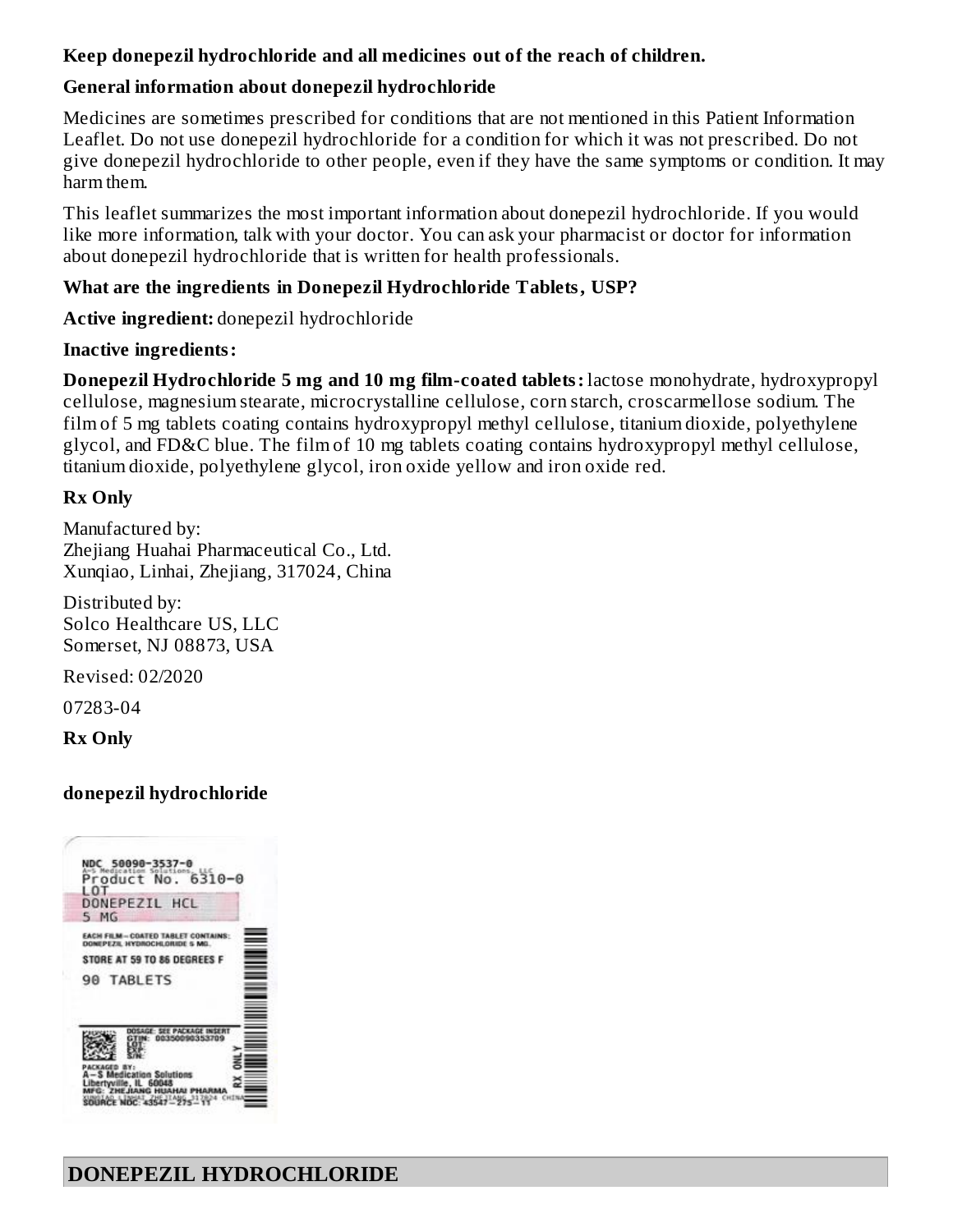| donepezil hydrochloride tablet, film coated                                           |                                                                                          |                                                           |                              |  |                             |                           |                      |                          |                           |
|---------------------------------------------------------------------------------------|------------------------------------------------------------------------------------------|-----------------------------------------------------------|------------------------------|--|-----------------------------|---------------------------|----------------------|--------------------------|---------------------------|
| <b>Product Information</b>                                                            |                                                                                          |                                                           |                              |  |                             |                           |                      |                          |                           |
| Product Type                                                                          |                                                                                          | HUMAN PRESCRIPTION DRUG<br>NDC:50090-3537(NDC:43547-275)  |                              |  |                             |                           |                      |                          |                           |
|                                                                                       |                                                                                          |                                                           | Item Code (Source)           |  |                             |                           |                      |                          |                           |
| <b>Route of Administration</b>                                                        |                                                                                          | ORAL                                                      |                              |  |                             |                           |                      |                          |                           |
|                                                                                       |                                                                                          |                                                           |                              |  |                             |                           |                      |                          |                           |
| <b>Active Ingredient/Active Moiety</b>                                                |                                                                                          |                                                           |                              |  |                             |                           |                      |                          |                           |
|                                                                                       |                                                                                          | <b>Ingredient Name</b>                                    |                              |  |                             |                           |                      | <b>Basis of Strength</b> | Strength                  |
| DONEPEZIL HYDROCHLORIDE (UNII: 3O2T2PJ89D) (DONEPEZIL -<br>UNII:8 SSC9 1326 P)        |                                                                                          |                                                           |                              |  |                             | <b>DONEPEZIL</b>          | <b>HYDROCHLORIDE</b> |                          | 5 <sub>mg</sub>           |
|                                                                                       |                                                                                          |                                                           |                              |  |                             |                           |                      |                          |                           |
|                                                                                       |                                                                                          |                                                           |                              |  |                             |                           |                      |                          |                           |
| <b>Inactive Ingredients</b>                                                           |                                                                                          |                                                           |                              |  |                             |                           |                      |                          |                           |
|                                                                                       |                                                                                          | <b>Ingredient Name</b>                                    |                              |  |                             |                           |                      |                          | Strength                  |
| LACTOSE MONOHYDRATE (UNII: EWQ57Q8I5X)                                                |                                                                                          |                                                           |                              |  |                             |                           |                      |                          |                           |
| HYDRO XYPROPYL CELLULOSE (1600000 WAMW) (UNII: RFW2ET671P)                            |                                                                                          |                                                           |                              |  |                             |                           |                      |                          |                           |
| magnesium stearate (UNII: 70097M6I30)                                                 |                                                                                          |                                                           |                              |  |                             |                           |                      |                          |                           |
| MICRO CRYSTALLINE CELLULO SE (UNII: OP1R32D61U)<br>STARCH, CORN (UNII: O8232NY3SJ)    |                                                                                          |                                                           |                              |  |                             |                           |                      |                          |                           |
|                                                                                       |                                                                                          |                                                           |                              |  |                             |                           |                      |                          |                           |
|                                                                                       | croscarmellose sodium (UNII: M28OL1HH48)<br>HYPROMELLOSE, UNSPECIFIED (UNII: 3NXW29V3WO) |                                                           |                              |  |                             |                           |                      |                          |                           |
| titanium dioxide (UNII: 15FIX9V2JP)                                                   |                                                                                          |                                                           |                              |  |                             |                           |                      |                          |                           |
| POLYETHYLENE GLYCOL, UNSPECIFIED (UNII: 3WJQ0SDW1A)                                   |                                                                                          |                                                           |                              |  |                             |                           |                      |                          |                           |
| fd&c blue no. 2 (UNII: L06K8R7DQK)                                                    |                                                                                          |                                                           |                              |  |                             |                           |                      |                          |                           |
|                                                                                       |                                                                                          |                                                           |                              |  |                             |                           |                      |                          |                           |
|                                                                                       |                                                                                          |                                                           |                              |  |                             |                           |                      |                          |                           |
| <b>Product Characteristics</b>                                                        |                                                                                          |                                                           |                              |  |                             |                           |                      |                          |                           |
| Color                                                                                 | blue                                                                                     |                                                           | <b>Score</b>                 |  |                             |                           |                      | no score                 |                           |
| <b>Shape</b>                                                                          | <b>ROUND</b>                                                                             |                                                           | Size                         |  |                             |                           |                      | 7mm                      |                           |
| Flavor                                                                                |                                                                                          |                                                           | HH205<br><b>Imprint Code</b> |  |                             |                           |                      |                          |                           |
| <b>Contains</b>                                                                       |                                                                                          |                                                           |                              |  |                             |                           |                      |                          |                           |
|                                                                                       |                                                                                          |                                                           |                              |  |                             |                           |                      |                          |                           |
| Packaging                                                                             |                                                                                          |                                                           |                              |  |                             |                           |                      |                          |                           |
| <b>Item Code</b><br>#                                                                 |                                                                                          | <b>Package Description</b><br><b>Marketing Start Date</b> |                              |  |                             | <b>Marketing End Date</b> |                      |                          |                           |
| 90 in 1 BOTTLE; Type 0: Not a Combination Product<br>08/15/2018<br>1 NDC:50090-3537-0 |                                                                                          |                                                           |                              |  |                             |                           |                      |                          |                           |
|                                                                                       |                                                                                          |                                                           |                              |  |                             |                           |                      |                          |                           |
|                                                                                       |                                                                                          |                                                           |                              |  |                             |                           |                      |                          |                           |
| <b>Marketing Information</b>                                                          |                                                                                          |                                                           |                              |  |                             |                           |                      |                          |                           |
| <b>Marketing Category</b>                                                             |                                                                                          | <b>Application Number or Monograph Citation</b>           |                              |  | <b>Marketing Start Date</b> |                           |                      |                          | <b>Marketing End Date</b> |
| <b>ANDA</b>                                                                           | ANDA200292                                                                               |                                                           |                              |  | 11/0 1/20 11                |                           |                      |                          |                           |
|                                                                                       |                                                                                          |                                                           |                              |  |                             |                           |                      |                          |                           |

**Labeler -** A-S Medication Solutions (830016429)